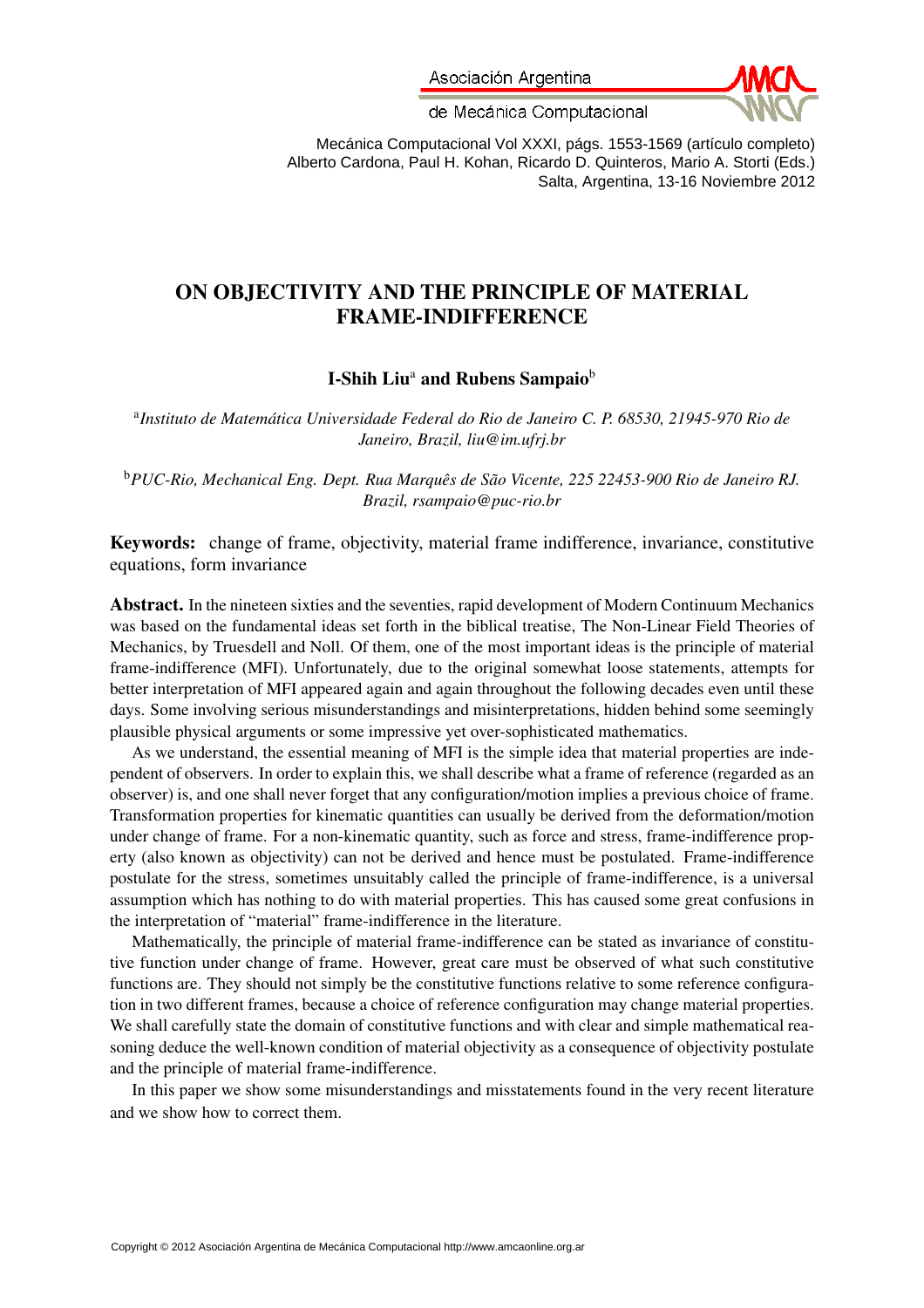### 1 INTRODUCTION

Constitutive equations relates motion and forces of a material body. Hooke, in 1678 [\(Hooke](#page-16-0) [\(1931\)](#page-16-0)), was the first to state a constitutive equation for a spring and to remark that the response of the spring is unaffected by a rigid motion. Later in 1829, Poisson and Cauchy [\(Poisson](#page-16-1) [\(1829\)](#page-16-1); [Cauchy](#page-16-2) [\(1829\)](#page-16-2)), remarked also rotational-invariance of material response. Zaremba in 1905 [\(Zaremba](#page-16-3) [\(1903\)](#page-16-3)) and Jaumann in 1906 [\(Jaumann](#page-16-4) [\(1906\)](#page-16-4)), on the other hand, demanded invariance of response of a material for all observers. While all these ideas and some similar ones may be regarded as somewhat obvious, it might be more subtle to state them clearly. Various invariance ideas of material response were integrated for the first time in the fundamental treatise, The Non-Linear Field Theories of Mechanics, by Truesdell and Noll [\(Truesdell and](#page-16-5) [Noll](#page-16-5) [\(2004\)](#page-16-5)). In the nineteen sixties and the seventies, rapid development of Modern Continuum Mechanics was based on the fundamental ideas set forth in this treatise. Of them, one of the most important ideas is the principle of material frame-indifference (MFI). Unfortunately, due to the original somewhat loose statements in mathematical terms, attempts for better interpretation of MFI appeared again and again throughout the following decades even until these days [\(Frewer](#page-16-6) [\(2009\)](#page-16-6); [Gurtin et al.](#page-16-7) [\(2010\)](#page-16-7); [Murdoch](#page-16-8) [\(2003,](#page-16-8) [2005\)](#page-16-9); [Noll](#page-16-10) [\(2006\)](#page-16-10); [Noll and Seguin](#page-16-11) [\(2010\)](#page-16-11); [Ryskin](#page-16-12) [\(1985\)](#page-16-12); [Woods](#page-16-13) [\(1981\)](#page-16-13)).

As we understand, the essential meaning of MFI is the simple idea that material properties are independent of observers. In order to explain this, we shall describe what a frame of reference (regarded as an observer) is, and one shall never forget that any configuration/motion implies a previous choice of frame (except some frame-free formulation [\(Noll](#page-16-10) [\(2006\)](#page-16-10); [Noll and Seguin](#page-16-11) [\(2010\)](#page-16-11))). Transformation properties for kinematic quantities can usually be derived from the deformation/motion under change of frame. For a non-kinematic quantity, such as force and stress, frame-indifference property (also known as objectivity) cannot be derived and hence must be postulated. Frame-indifference postulate for the stress, sometimes unsuitably called the principle of frame-indifference, is a universal assumption which has nothing to do with material properties. This has caused some great confusions in the interpretation of "material" frame-indifference in the literature.

Mathematically, the principle of material frame-indifference can be stated as invariance of constitutive function under change of frame. However, great care must be observed of what such constitutive functions are. They should not simply be the constitutive functions relative to some reference configuration in two different frames, because a choice of reference configuration may change material properties. We shall carefully state the domain of constitutive functions and the notion of observer-independence to deduce the well-known condition of material objectivity as a consequence of objectivity postulate and the principle of material frame-indifference.

In this paper we shall remark on some misunderstandings and misstatements found in the very recent literature. Conventional notations now widely used in continuum mechanics textbooks will be followed. The main concepts, such as placement, configuration, deformation, that are essential are clearly described. For allowing different observers possibly belong to different Euclidean spaces as suggested by someone with more critical mind [\(Murdoch](#page-16-9) [\(2005\)](#page-16-9)), our formulations take this into consideration, for which we introduce some notions of isometries in Euclidean spaces with changes in orientation as well as scaling.

# <span id="page-1-0"></span>Isometries in Euclidean spaces

For a Euclidean space  $\mathbb E$ , there is a vector space  $\mathbb V$ , called the translation space of  $\mathbb E$ , such that the difference  $v = x_2 - x_1$  of any two points  $x_1, x_2 \in \mathbb{E}$  is a vector in V. We also require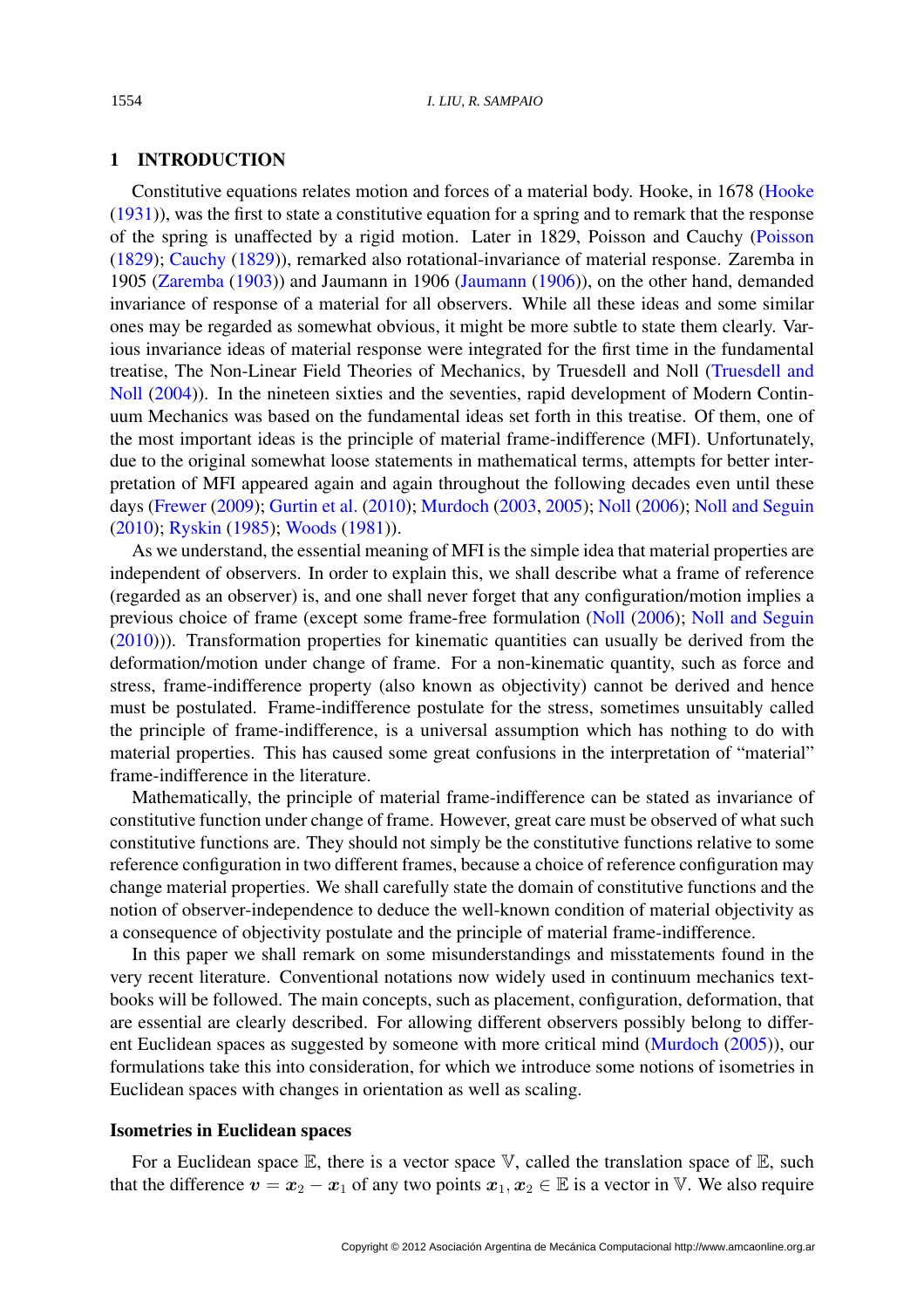that the vector space V be equipped with an inner product  $(\cdot, \cdot)_V$ , so that length and angle can be defined.

Let  $\mathbb{V}^*$  be the translation space of another Euclidean space  $\mathbb{E}^*$  and  $\mathcal{L}(\mathbb{V}, \mathbb{V}^*)$  be the space of linear transformations from  $\mathbb {V}$  to  $\mathbb {V}^*$ . For  $A \in \mathcal L(\mathbb {V}, \mathbb {V}^*)$ , the transpose (or more generally called adjoint) of A, denoted by  $A^{\top} \in \mathcal{L}(\mathbb{V}^*, \mathbb{V})$  satisfies  $(\mathbf{u}, A^{\top} \mathbf{v}^*)_{\mathbb{V}} = (A\mathbf{u}, \mathbf{v}^*)_{\mathbb{V}^*}$  for  $\mathbf{u} \in \mathbb{V}$  and  $v^*\in \mathbb{V}^*.$ 

**Remark**. In an inner product space, since the norm is defined as  $||u||_v = \sqrt{(u, u)_v}$ , from the identity,  $\|\bm{u}+\bm{v}\|_{\mathbb{V}}^2=\|\bm{u}\|_{\mathbb{V}}^2+\|\bm{v}\|_{\mathbb{V}}^2+2(\bm{u},\bm{v})_{\mathbb{V}},$  it follow that

$$
\|\boldsymbol{u}\|_{\mathbb{V}}^2=\|\boldsymbol{u}^*\|_{\mathbb{V}^*}^2 \iff (\boldsymbol{u},\boldsymbol{v})_{\mathbb{V}}=(\boldsymbol{u}^*,\boldsymbol{v}^*)_{\mathbb{V}^*},
$$

for any corresponding  $u, v \in \mathbb{V}$  and  $u^*, v^* \in \mathbb{V}^*$ .

**Definition.**  $\mathcal{I} \in \mathcal{L}(\mathbb{V}, \mathbb{V}^*)$  is called an isometric transformation if  $\|\mathcal{I}u\|_{\mathbb{V}^*} = \|u\|_{\mathbb{V}}$  for any  $u \in \mathbb{V}$ . Let  $\mathcal{O}(\mathbb{V}, \mathbb{V}^*)$  denote the set of all isometric transformations in  $\mathcal{L}(\mathbb{V}, \mathbb{V}^*)$ .

From the above observation, an isometric transformation preserves the norm as well as the inner product, the length and the angle.

**Definition.** (Isometry): A bijective map  $i : \mathbb{E} \to \mathbb{E}^*$  is an isometry if for  $x \in \mathbb{E}$ ,

$$
\boldsymbol{x}^* = i(\boldsymbol{x}) = \mathcal{I}(\boldsymbol{x} - \boldsymbol{x}_0) + \boldsymbol{x}_0^*,\tag{1}
$$

for some  $x_0 \in \mathbb{E}$ ,  $x_0^* \in \mathbb{E}^*$  and some  $\mathcal{I} \in \mathcal{O}(\mathbb{V}, \mathbb{V}^*)$ .

Let  $L(\mathbb{V}) = \mathcal{L}(\mathbb{V}, \mathbb{V})$  be the space of linear transformations and  $O(\mathbb{V}) = O(\mathbb{V}, \mathbb{V})$  be the group of orthogonal transformation on  $V$ . Note that  $\mathcal{O}(V, V^*)$  does not have a group structure in general. The transformation [\(1\)](#page-1-0) is often referred to as a *Euclidean* transformation when  $\mathbb{E} = \mathbb{E}^*$  and  $\mathbb{V} = \mathbb{V}^*$ . In this case  $\mathcal{I} \in O(\mathbb{V})$  is an orthogonal transformation.

For  $\mathcal{I} \in \mathcal{O}(\mathbb{V}, \mathbb{V}^*)$ , it follows that  $\mathcal{I}^\top \mathcal{I} = I_{\mathbb{V}}$  and  $\mathcal{I} \mathcal{I}^\top = I_{\mathbb{V}^*}$  are identity transformations. Hence  $\mathcal{I}^\top = \mathcal{I}^{-1}$  and  $\mathcal{I}^\top \in \mathcal{O}(\mathbb{V}^*, \mathbb{V})$  is an isometric transformation from  $\mathbb{V}^*$  to  $\mathbb{V}$ . Moreover, if  $\mathcal{R} \in \mathcal{O}(\mathbb{V}, \mathbb{V}^*)$ , then  $\mathcal{I}^\top \mathcal{R} \in O(\mathbb{V})$  and  $\mathcal{I} \mathcal{R}^\top \in O(\mathbb{V}^*)$  are orthogonal transformations on V and V<sup>\*</sup> respectively. Indeed, isometric transformation is the counterpart of orthogonal transformation when two different vector spaces are involved.

# 2 FRAME OF REFERENCE

The event world  $W$  is a four-dimensional space-time in which physical events occur at some places and certain instants. Let  $T$  be the collection of instants and  $W_s$  be the placement space of simultaneous events at the instant  $s$ , then the neo-classical space-time [\(Noll](#page-16-14) [\(1973\)](#page-16-14)) can be expressed as the disjoint union of placement spaces of simultaneous events at each instant,

$$
\mathcal{W}=\bigcup_{s\in\mathcal{T}}\mathcal{W}_s\,.
$$

A point  $p_s \in W$  is called an event, which occurs at the instant s and the place  $p \in W_s$ . At different instants s and  $\bar{s}$ , the spaces  $W_s$  and  $W_{\bar{s}}$  are two disjoint spaces. Thus it is impossible to determine the distance between two non-simultaneous events at  $p_s$  and  $p_{\bar{s}}$  if  $s \neq \bar{s}$ , and hence  $W$  is not a product space of space and time. However, it can be set into correspondence with a product space through a frame of reference on W.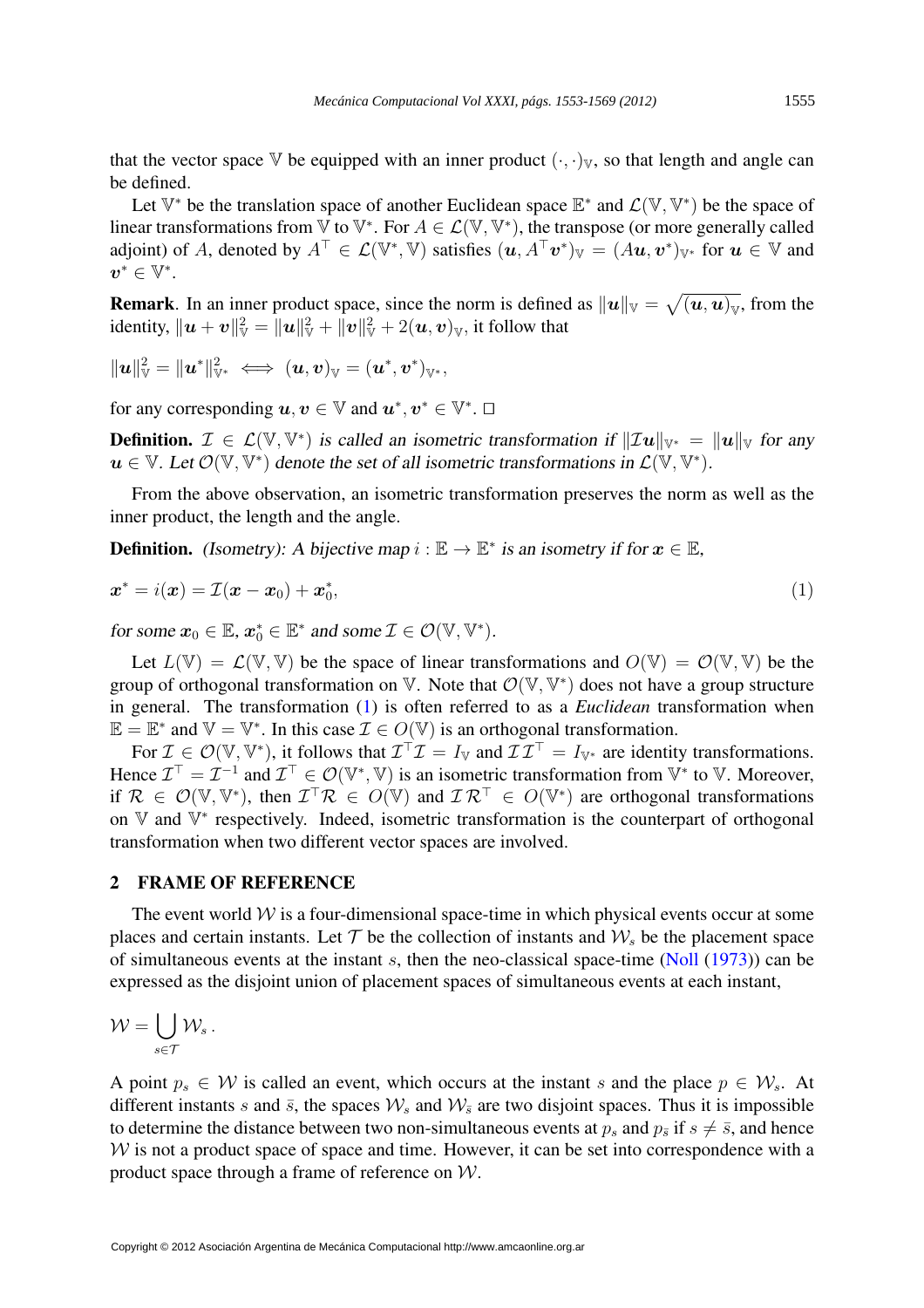# Definition. (Frame of reference): A frame of reference is a one-to-one mapping

 $\phi: \mathcal{W} \to \mathbb{E} \times \mathbb{R}$ .

taking  $p_s \mapsto (\mathbf{x}, t)$ , where R is the space of real numbers and E is a three-dimensional Euclidean space. We shall denote the map taking  $p \mapsto x$  as the map  $\phi_s : \mathcal{W}_s \to \mathbb{E}$ .

In general, the Euclidean spaces of different frames of reference may not be the same. Therefore, for definiteness, we shall denote the Euclidean space of the frame  $\phi$  by  $\mathbb{E}_{\phi}$ , and its translation space by  $\mathbb{V}_{\phi}$ . We assume that  $\mathbb{V}_{\phi}$  is an inner product space.

Of course, there are infinite many frames of reference. Each one of them may be regarded as an *observer*, since it can be depicted as a person taking a snapshot so that the image of  $\phi_s$ is a picture (three-dimensional at least conceptually) of the placements of the events at some instant s, from which the distance between two simultaneous events can be measured. A sequence of events can also be recorded as video clips depicting the change of events in time by an observer.

Now, suppose that two observers are recording the same events with video cameras. In order to compare their video clips regarding the locations and time, they must have a mutual agreement that the clock of their cameras must be synchronized so that simultaneous events can be recognized and since during the recording two observers may move independently while taking pictures with their cameras from different angles, there will be a relative motion, a scaling and a relative orientation between them. We shall make such a consensus among observers explicit mathematically.



<span id="page-3-0"></span>Figure 1: A change of frame

Let  $\phi$  and  $\phi^*$  be two frames of reference. They are related by the composite map  $* :=$  $\phi^* \circ \phi^{-1},$ 

$$
* : \mathbb{E}_{\phi} \times \mathbb{R} \to \mathbb{E}_{\phi^*} \times \mathbb{R}, \quad \text{taking} \quad (\boldsymbol{x}, t) \mapsto (\boldsymbol{x}^*, t^*),
$$

where  $(x, t)$  and  $(x^*, t^*)$  are the position and time of the same event observed by  $\phi$  and  $\phi^*$ simultaneously. In general  $\mathbb{E}_{\phi}$  and  $\mathbb{E}_{\phi^*}$  are different Euclidean spaces. Physically, an arbitrary map would be irrelevant as long as we are interested in establishing a consensus among observers, which requires preservation of distance between simultaneous events and time interval as well as the sense of time.

**Definition.** (Euclidean change of frame): A change of frame (observer) from  $\phi$  to  $\phi^*$  taking  $(x, t) \mapsto (x^*, t^*)$ , is an isometry of space and time given by

$$
\boldsymbol{x}^* = \mathcal{Q}(t)(\boldsymbol{x} - \boldsymbol{x}_0) + \boldsymbol{c}^*(t), \qquad t^* = t + a,\tag{2}
$$

for some constant time difference  $a \in \mathbb{R}$ , some relative translation  $c^* : \mathbb{R} \to \mathbb{E}_{\phi^*}$  with respect to the reference point  $x_0 \in \mathbb{E}_{\phi}$  and some  $\mathcal{Q} : \mathbb{R} \to \mathcal{O}(\mathbb{V}_{\phi}, \mathbb{V}_{\phi^*})$ .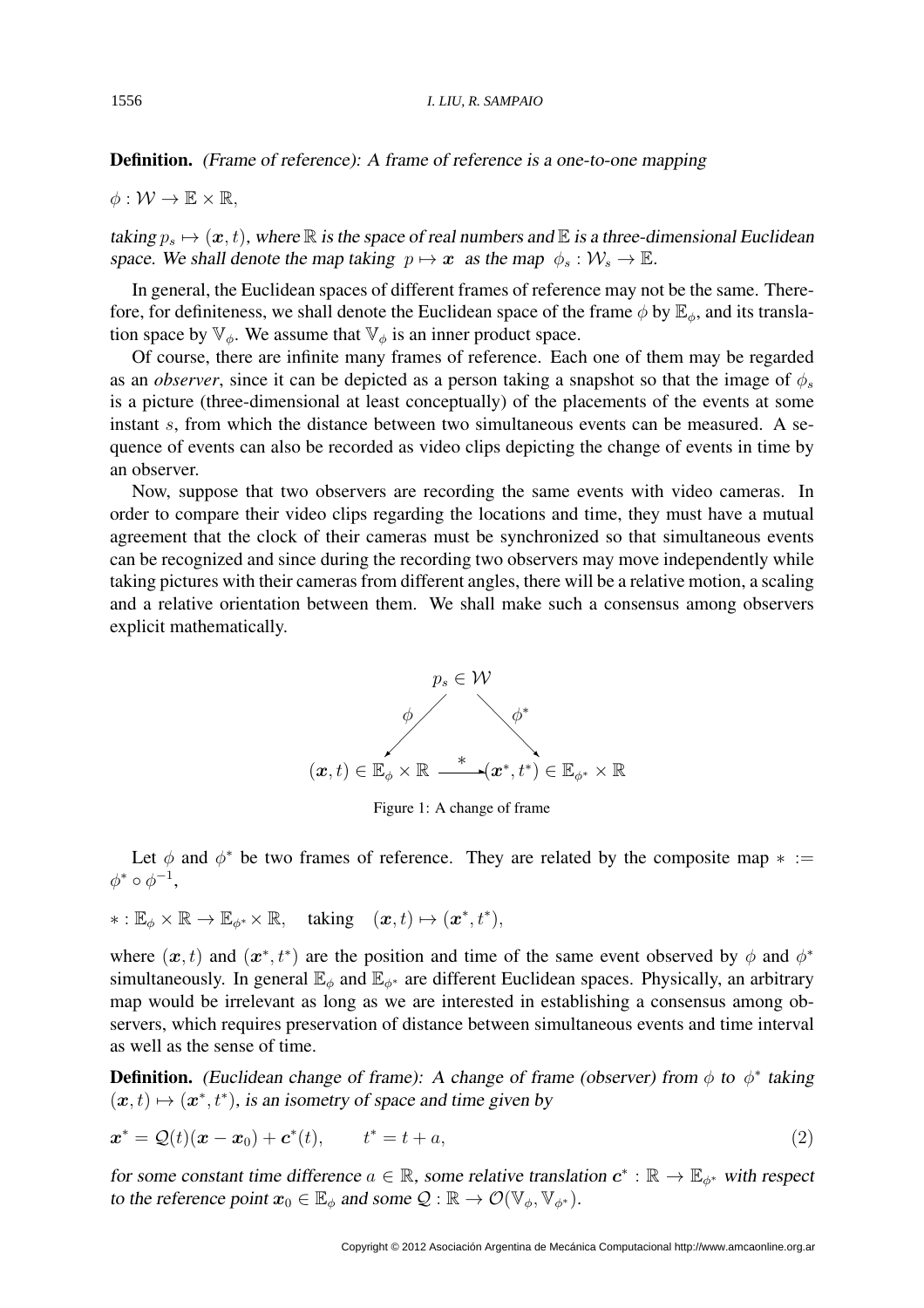We have denoted  $\mathcal{O}(\mathbb{V}_{\phi}, \mathbb{V}_{\phi^*}) = \{ \mathcal{Q} \in \mathcal{L}(\mathbb{V}_{\phi}, \mathbb{V}_{\phi^*}) : ||\mathcal{Q}u||_{\mathbb{V}_{\phi^*}} = ||u||_{\mathbb{V}_{\phi}}, \ \forall u \in \mathbb{V}_{\phi} \}.$ Euclidean changes of frame will often be called *changes of frame* for simplicity, since they are the only changes of frame among consenting observers of our concern for the purpose of discussing frame-indifference in continuum mechanics.

All consenting observers form an equivalent class, denoted by  $\mathfrak{E}$ , among the set of all observers, i.e., for any  $\phi, \phi^* \in \mathfrak{E}$ , there exists a Euclidean change of frame from  $\phi \to \phi^*$ . From now on, only classes of consenting observers will be considered. Therefore, any observer, would mean any observer in some  $\mathfrak{E}$ , and a change of frame, would mean a Euclidean change of frame.

# 3 MOTION AND DEFORMATION

In the space-time, a physical event is represented by its placement at a certain instant so that it can be observed in a frame of reference. Let a body  $\beta$  be a set of material points.

**Definition.** (Configuration): Let  $\xi : \mathcal{B} \to \mathcal{W}_t$  be a placement of the body  $\mathcal{B}$  at the instant t, and let  $\phi$  be a frame of reference, then the composite map  $\xi_{\phi_t} := \phi_t \circ \xi$ ,

 $\xi_{\phi_t} : \mathcal{B} \to \mathbb{E}_{\phi}$ 

is called a configuration of the body  $\beta$  at the instant t in the frame  $\phi$ .

A configuration thus identifies the body with a region in the Euclidean space of the observer. In this sense, the motion of a body can be viewed as a continuous sequence of events such that at any instant t, the placement of the body  $\mathcal{B}$  in  $\mathcal{W}_t$  is a one-to-one mapping

$$
\chi_t : \mathcal{B} \to \mathcal{W}_t,
$$

and the composite mapping  $X_{\phi_t} := \phi_t \circ X_t$ ,

$$
\chi_{\phi_t} : \mathcal{B} \to \mathbb{E}_{\phi}, \qquad \mathbf{x} = \chi_{\phi_t}(p) = \phi_t(\chi_t(p)), \quad p \in \mathcal{B},
$$

is the configuration of the body at time t, with  $\mathcal{B}_{\chi_t} := \chi_{\phi_t}(\mathcal{B}) \subset \mathbb{E}_{\phi}$  (see the right part of Figure [2\)](#page-4-0). The motion can then be regarded as a sequence of configurations of  $\beta$  in time,  $X_{\phi} = \{X_{\phi_t}, t \in \mathbb{R} \mid X_{\phi_t} : \mathcal{B} \to \mathbb{E}_{\phi}\}\.$  We can also express a motion as

$$
\chi_{\phi}: \mathcal{B} \times \mathbb{R} \to \mathbb{E}_{\phi}, \qquad \mathbf{x} = \chi_{\phi}(p, t) = \chi_{\phi_t}(p), \quad p \in \mathcal{B}.
$$

Note that in our discussions, we have been using  $t \in \mathbb{R}$  as the time in the frame  $\phi$  corresponding to the instant  $s \in \mathcal{T}$  with  $s = t$  for simplicity without loss of generality.



<span id="page-4-0"></span>Figure 2: Motion  $\chi_{\phi_t}$ , reference configuration  $\kappa_{\phi}$  and deformation  $\chi_{\kappa_{\phi}}(\cdot, t)$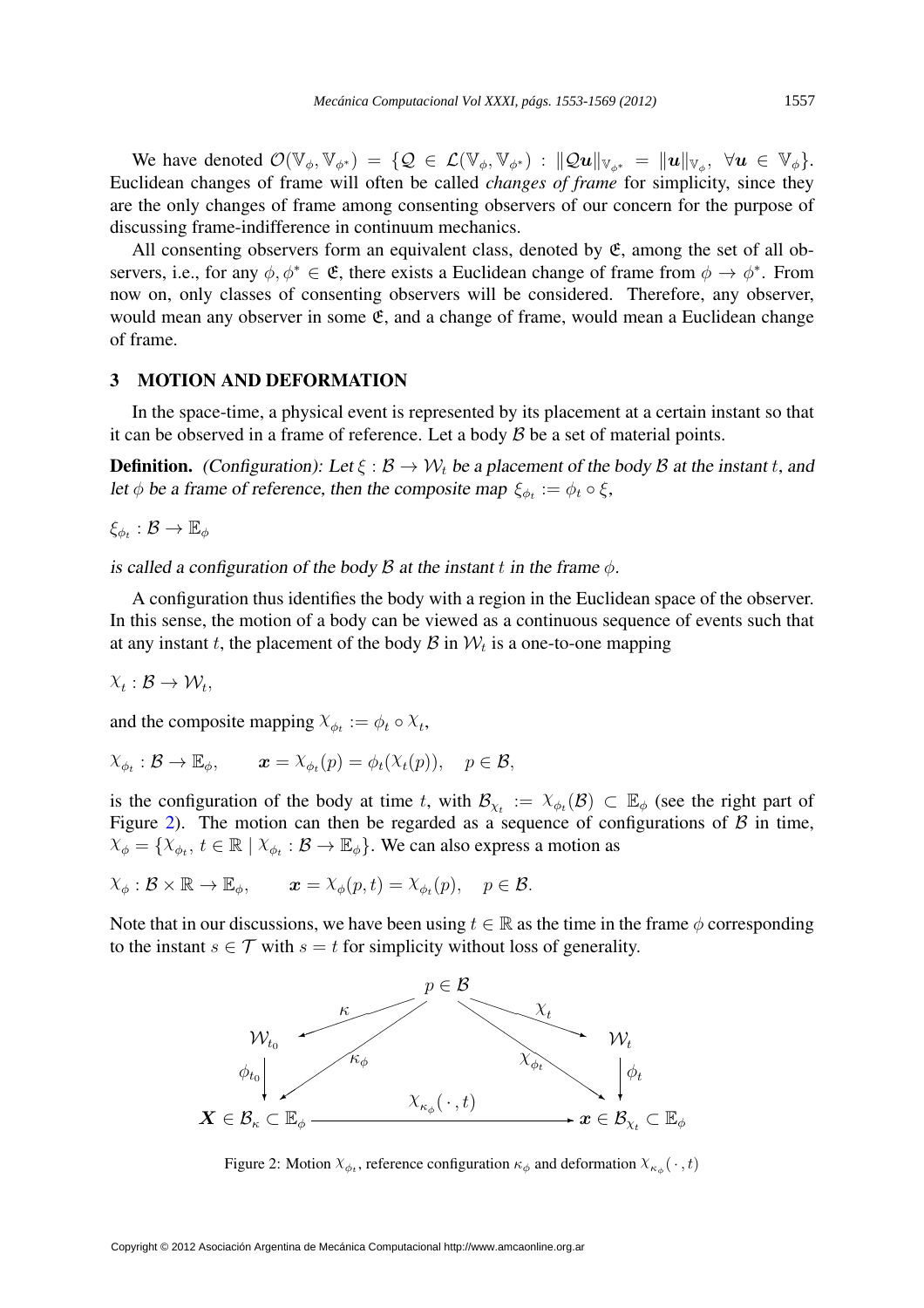#### Reference configuration

We regard a body  $\beta$  as a set of material points. Although it is possible to endow the body as a manifold with a differentiable structure and topology for doing mathematics on the body, to avoid such mathematical subtleties, usually a particular configuration is chosen as reference (see the left part of Figure [2\)](#page-4-0),

$$
\kappa_{\phi}: \mathcal{B} \to \mathbb{E}_{\phi}, \qquad \mathbf{X} = \kappa_{\phi}(p), \qquad \mathcal{B}_{\kappa} := \kappa_{\phi}(\mathcal{B}) \subset \mathbb{E}_{\phi},
$$

so that the motion at an instant  $t$  is a one-to-one mapping

$$
\chi_{\kappa_{\phi}}(\cdot,t): \mathcal{B}_{\kappa} \to \mathcal{B}_{\chi_t}, \qquad \boldsymbol{x} = \chi_{\kappa_{\phi}}(\boldsymbol{X},t) = \chi_{\phi_t}(\kappa_{\phi}^{-1}(\boldsymbol{X})), \quad \boldsymbol{X} \in \mathcal{B}_{\kappa},
$$

from a region into another region in the same Euclidean space  $\mathbb{E}_{\phi}$  for which topology and differentiability are well defined. This mapping is called a *deformation* from  $\kappa$  to  $\chi_t$  in the frame  $\phi$  and a motion is then a sequence of deformations in time.

For the reference configuration  $\kappa_{\phi}$ , there is some instant, say  $t_0$ , at which the reference placement of the body is chosen,  $\kappa : \mathcal{B} \to \mathcal{W}_{t_0}$  (see Figure [2\)](#page-4-0). On the other hand, the choice of a reference configuration is arbitrary, and it is not necessary that the body should actually occupy the reference place in its motion under consideration. Nevertheless, in most practical problems,  $t_0$  is usually taken as the initial time of the motion.

## 4 FRAME-INDIFFERENCE

The change of frame [\(2\)](#page-3-0) gives rise to a linear mapping on the translation space, in the following way: Let  $u(\phi) = x_2 - x_1 \in V_{\phi}$  be the difference vector of  $x_1, x_2 \in \mathbb{E}_{\phi}$  in the frame  $\phi$ , and  $u(\phi^*) = x_2^* - x_1^* \in V_{\phi^*}$  be the corresponding difference vector in the frame  $\phi^*$ , then from [\(2\)](#page-3-0), it follows immediately that

$$
\boldsymbol{u}(\phi^*) = \mathcal{Q}(t)\boldsymbol{u}(\phi),
$$

where  $\mathcal{Q}(t) \in \mathcal{O}(\mathbb{V}_{\phi}, \mathbb{V}_{\phi^*})$  is the isometric transformation associated with the change of frame  $\phi \to \phi^*$ .

Any vector quantity in  $\mathbb{V}_{\phi}$ , which has this transformation property, is said to be objective with respect to Euclidean transformations, *objective* in the sense that it pertains to a quantity of its real nature rather than its values as affected by different observers. This concept of objectivity can be generalized to any tensor spaces of  $\mathbb{V}_{\phi}$ .

Let

$$
s: \mathfrak{E} \to \mathbb{R}, \qquad \mathbf{u}: \mathfrak{E} \to \mathbb{V}_{\mathfrak{E}}, \qquad T: \mathfrak{E} \to \mathbb{V}_{\mathfrak{E}} \otimes \mathbb{V}_{\mathfrak{E}},
$$

where  $\mathfrak E$  is the Euclidean class of frames of reference and  $\mathbb V_{\mathfrak E} = {\mathbb V}_{\phi} : \phi \in \mathfrak E$ . They are scalar, vector and (second order) tensor *observable* quantities respectively. We call  $f(\phi)$  the value of the quantity f observed in the frame  $\phi$ .

**Definition.** (Frame-indifference): Relative to a change of frame from  $\phi$  to  $\phi^*$ , the observables s,  $u$  and  $T$  are called frame-indifferent (or objective) scalar, vector and tensor quantities respectively, if they satisfy the following transformation properties:

$$
s(\phi^*) = s(\phi),
$$
  

$$
\mathbf{u}(\phi^*) = \mathcal{Q}(t) \mathbf{u}(\phi),
$$
  

$$
T(\phi^*) = \mathcal{Q}(t) T(\phi) \mathcal{Q}(t)^\top,
$$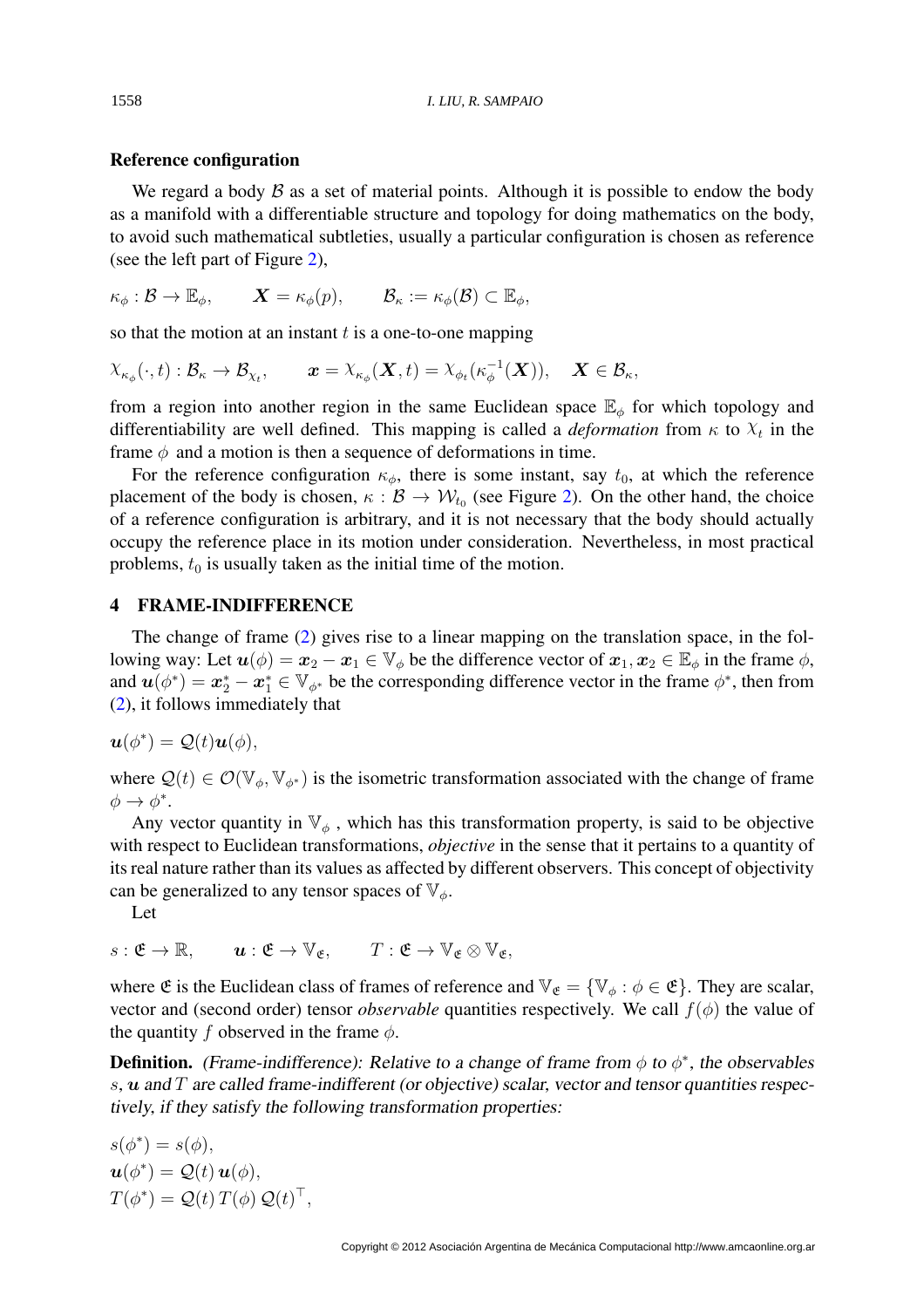where  $\mathcal{Q}(t) \in \mathcal{O}(\mathbb{V}_{\phi}, \mathbb{V}_{\phi^*})$  is the isometric transformation of the change of frame from  $\phi$  to  $\phi^*$ .

More precisely, they are also said to be frame-indifferent with respect to Euclidean transformations or simply Euclidean objective. For simplicity, we often write  $f = f(\phi)$  and  $f^* = f(\phi)$  $f(\phi^*).$ 

The definition of objective scalar is self-evident. For the definition of objective tensors, we consider an inner product  $(u, Tv)_v$ . For any objective vectors  $u^* = Qu$ ,  $v^* = Qu$ , it follows that

$$
(\boldsymbol u^*,T^*\boldsymbol v^*)_{\mathbb V^*}=(\mathcal Q\boldsymbol u,T^*\mathcal Q\,\boldsymbol v)_{\mathbb V^*}=(\boldsymbol u,\mathcal Q^\top T^*\mathcal Q\,\boldsymbol v)_{\mathbb V}.
$$

Therefore, if  $s = (\mathbf{u}, T\mathbf{v})_y$  is an objective scalar, that is,  $(\mathbf{u}^*, T^*\mathbf{v}^*)_{y^*} = (\mathbf{u}, T\mathbf{v})_y$ , then it implies that T is an objective tensor satisfying  $T^* = \mathcal{Q} T \mathcal{Q}^\top$ .

### <span id="page-6-0"></span>Transformation properties of motion

Let  $X_{\phi}$  be a motion of the body in the frame  $\phi$ , and  $X_{\phi^*}$  be the corresponding motion in  $\phi^*$ ,

$$
\boldsymbol{x} = \lambda_{\phi}(p, t), \quad \boldsymbol{x}^* = \lambda_{\phi^*}(p, t^*), \quad p \in \mathcal{B}.
$$

Then from [\(2\)](#page-3-0), we have

$$
\chi_{\phi^*}(p, t^*) = \mathcal{Q}(t)(\chi_{\phi}(p, t) - \boldsymbol{x}_o) + \boldsymbol{c}^*(t), \quad p \in \mathcal{B},
$$

from which, one can easily show that the velocity and the acceleration are not objective quantities,

$$
\begin{aligned}\n\dot{x}^* &= \mathcal{Q}\dot{x} + \dot{\mathcal{Q}}(x - x_o) + \dot{c}^*,\\ \n\ddot{x}^* &= \mathcal{Q}\ddot{x} + 2\dot{\mathcal{Q}}\dot{x} + \ddot{\mathcal{Q}}(x - x_0) + \ddot{c}^*. \n\end{aligned} \tag{3}
$$

A change of frame [\(2\)](#page-3-0) with constant  $\cal Q$  and  $\bm c^*(t) = \bm c_0 + \bm c_1 t,$  for constant  $\bm c_0$  and  $\bm c_1$  (so that  $\dot{\cal Q}$  = 0 and  $\ddot{\mathbf{c}}^* = 0$ , is called a *Galilean transformation*. Therefore, from [\(3\)](#page-6-0) we conclude that the acceleration is not Euclidean objective but it is objective with respect to Galilean transformation. Moreover, it also shows that the velocity is neither a Euclidean nor a Galilean objective vector quantity.

#### <span id="page-6-1"></span>Transformation properties of deformation gradient

Let  $\kappa : \mathcal{B} \to \mathcal{W}_{t_0}$  be a reference placement of the body at some instant  $t_0$  (see Figure [3\)](#page-7-0), then

$$
\kappa_{\phi} = \phi_{t_0} \circ \kappa \quad \text{and} \quad \kappa_{\phi^*} = \phi_{t_0}^* \circ \kappa \tag{4}
$$

are the corresponding reference configurations of  $\mathcal B$  in the frames  $\phi$  and  $\phi^*$  at the same instant, and

$$
\mathbf{X} = \kappa_{\phi}(p), \quad \mathbf{X}^* = \kappa_{\phi^*}(p), \quad p \in \mathcal{B}.
$$

Let us denote by  $\gamma = \kappa_{\phi^*} \circ \kappa_{\phi}^{-1}$  $\phi^{-1}$  the change of reference configuration from  $\kappa_{\phi}$  to  $\kappa_{\phi^*}$  in the change of frame, then it follows from [\(4\)](#page-6-1) that  $\gamma = \phi_{t_0}^* \circ \phi_{t_0}^{-1}$  and by [\(2\)](#page-3-0), we have

$$
\mathbf{X}^* = \gamma(\mathbf{X}) = \mathcal{Q}(t_0)(\mathbf{X} - \mathbf{x}_o) + \mathbf{c}^*(t_0). \tag{5}
$$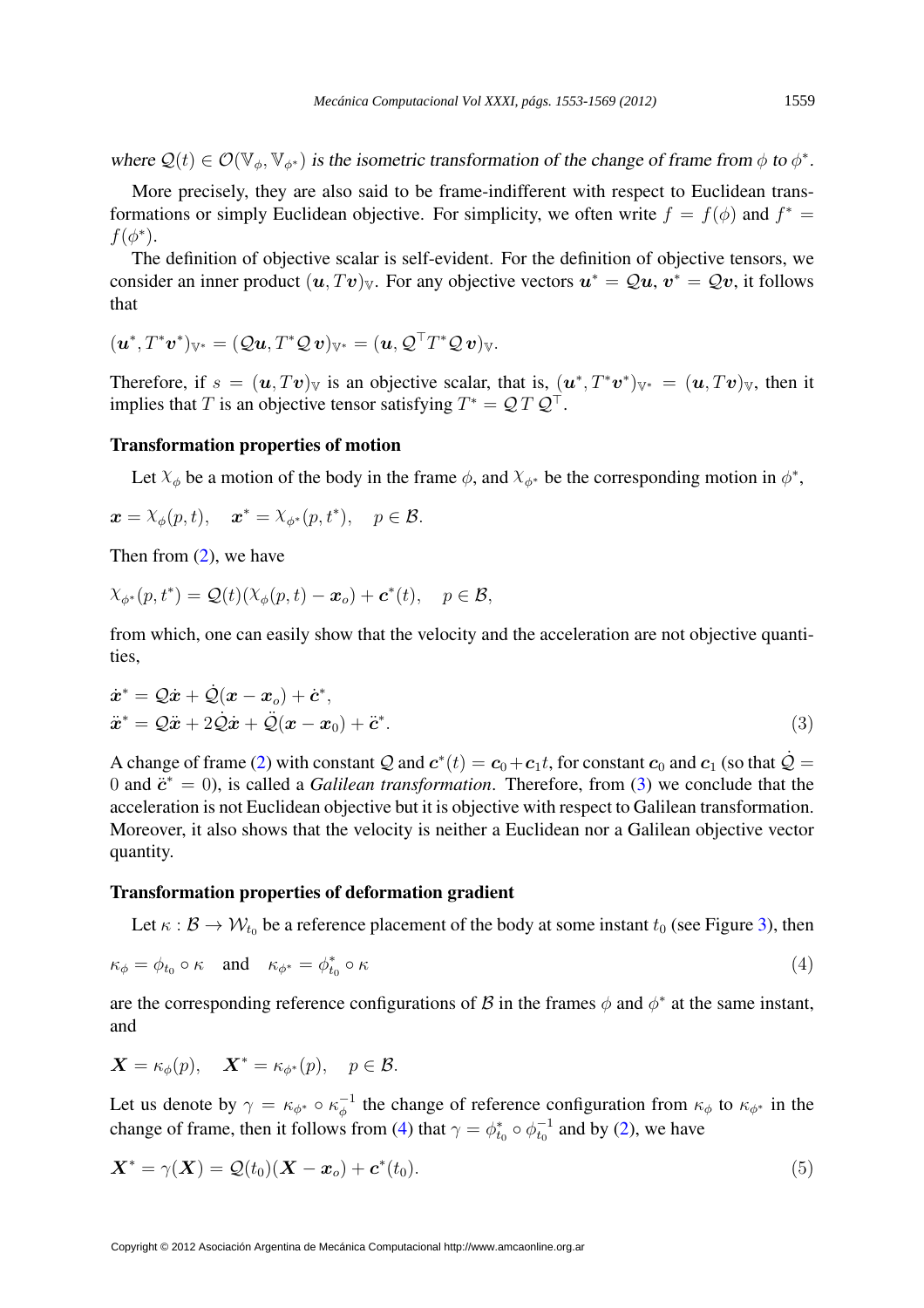

<span id="page-7-0"></span>Figure 3: Reference configurations  $\kappa_{\phi}$  and  $\kappa_{\phi^*}$  in the change of frame from  $\phi$  to  $\phi^*$ 

On the other hand, the motion in referential description relative to the change of frame is given by  $\mathbf{x} = \chi_{\kappa}(\mathbf{X}, t)$  and  $\mathbf{x}^* = \chi_{\kappa^*}(\mathbf{X}^*, t^*)$ . Hence from [\(2\)](#page-3-0), we have

$$
\chi_{\kappa^*}(\boldsymbol{X}^*,t^*) = \mathcal{Q}(t)(\chi_{\kappa}(\boldsymbol{X},t) - \boldsymbol{x}_o) + \boldsymbol{c}^*(t).
$$

Therefore we obtain for the deformation gradients,  $F = \nabla_{\mathbf{X}} \chi_{\kappa}$  in the frame  $\phi$  and  $F^* =$  $\nabla_{\mathbf{X}^*} \chi_{\kappa^*}$  in the frame  $\phi^*$ , by the chain rule and the use of [\(5\)](#page-6-1),

$$
F^*(\boldsymbol{X}^*, t^*) = \mathcal{Q}(t)F(\boldsymbol{X}, t)\,\mathcal{Q}(t_0)^\top, \quad \text{or simply} \quad F^* = \mathcal{Q}F\mathcal{Q}_0^\top,\tag{6}
$$

where  $\mathcal{Q}_0 = \mathcal{Q}(t_0)$  is the isometric transformation due to the change of frame at the instant  $t_0$ when the reference configuration is chosen.

The deformation gradient F is not a Euclidean objective tensor. However, the property  $(6)$ also shows that it is objective with respect to Galilean transformations, since in this case,  $Q(t)$ is a constant isometric transformation.

**Remark 1.** The transformation property [\(6\)](#page-7-0) stands in contrast to  $F^* = QF$ , the widely used formula which is obtained "provided that the reference configuration is unaffected by the change of frame" as usually implicitly assumed, so that  $\mathcal{Q}_0$  reduces to the identity transformation. On the other hand, the transformation property [\(6\)](#page-7-0) has also been derived elsewhere in the literature [\(Murdoch](#page-16-15) [\(2000\)](#page-16-15) and [Ogden](#page-16-16) [\(1997\)](#page-16-16) Sec. 2.2.8).  $\Box$ 

Remark 2. Remember that a configuration is a placement of a body *relative* to a frame of reference and any *reference* configuration is not an exception. Therefore, to say that the "reference configuration is unaffected by the change of frame" is at best an assumption [\(Truesdell and](#page-16-5) [Noll](#page-16-5) [\(2004\)](#page-16-5) p. 308), or simply a misunderstanding [\(Gurtin et al.](#page-16-7) [\(2010\)](#page-16-7) Sec. 20.1). For the same reason, two consenting observers cannot independently choose their reference configurations, because they must choose the configuration of the body at the *same* instant of their respective frames of reference (see discussions in [\(Liu](#page-16-17) [\(2005\)](#page-16-9); [Murdoch](#page-16-9) (2005)).  $\Box$ 

### <span id="page-7-1"></span>5 GALILEAN INVARIANCE OF BALANCE LAWS

In classical mechanics, Newton's first law, often known as the law of inertia, is essentially a definition of inertial frame.

Definition. (Inertial frame): A frame of reference is called an inertial frame if, relative to it, the velocity of a body remains constant unless the body is acted upon by an external force.

We present the first law in this manner in order to emphasize that the existence of inertial frames is essential for the formulation of Newton's second law, which asserts that relative to an inertial frame, the equation of motion takes the simple form:

 $m\ddot{x} = f.$  (7)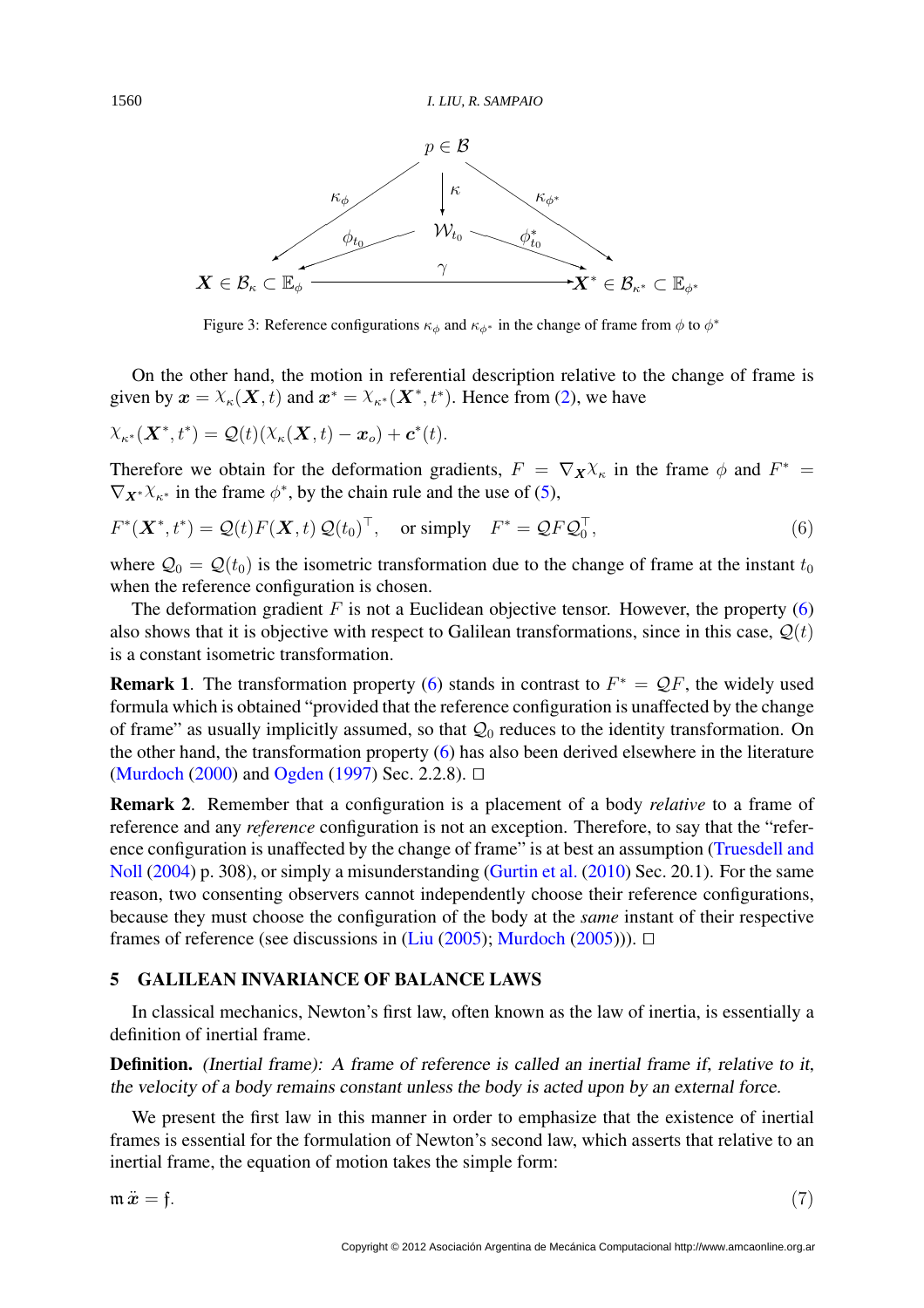Now, we shall assume that there is an inertial frame  $\phi_0 \in \mathfrak{E}$ , for which the equation of motion of a particle is given by [\(7\)](#page-7-1), and we are interested in how the equation is transformed under a change of frame.

Unlike the acceleration, transformation properties of non-kinematic quantities cannot be deduced theoretically. Instead, for the mass and the force, it is conventionally *postulated* that they are Euclidean objective scalar and vector quantities respectively, so that for any change from  $\phi_0$ to  $\phi^* \in \mathfrak{E}$  given by [\(2\)](#page-3-0), we have

$$
\mathfrak{m}^* = \mathfrak{m}, \qquad \mathfrak{f}^* = \mathcal{Q}\mathfrak{f},
$$

which together with [\(3\)](#page-6-0), by multiplying [\(7\)](#page-7-1) with  $Q$ , we obtain the equation of motion in the (non-inertial) frame  $\phi^*$ ,

$$
\mathfrak{m}^*\ddot{x}^* = \mathfrak{f}^* + \mathfrak{m}^*\mathfrak{i}^*,\tag{8}
$$

where *i*<sup>\*</sup> is called the inertial force given by

$$
\dot{\mathbf{i}}^* = \ddot{\mathbf{c}}^* + 2\Omega(\dot{\mathbf{x}}^* - \dot{\mathbf{c}}^*) + (\dot{\Omega} - \Omega^2)(\mathbf{x}^* - \mathbf{c}^*),
$$

where  $\Omega = \dot{Q} Q^{\top} : \mathbb{R} \to L(\mathbb{V}_{\phi^*})$  is called the spin tensor of the frame  $\phi^*$  relative to the inertial frame  $\phi_0$ .

Note that the inertial force vanishes if the change of frame  $\phi_0 \to \phi^*$  is a Galilean transformation, i.e.,  $\dot{Q} = 0$  and  $\ddot{c}^* = 0$ , and hence the equation of motion in the frame  $\phi^*$  also takes the simple form,

$$
m^*\ddot{x}^* = \mathfrak{f}^*,
$$

which implies that the frame  $\phi^*$  is also an inertial frame.

Therefore, any frame of reference obtained from a Galilean change of frame from an inertial frame is also an inertial frame and thus, all inertial frames form an equivalent class  $\mathfrak{G}$ , such that for any  $\phi, \phi^* \in \mathfrak{G}$ , the change of frame  $\phi \to \phi^*$  is a Galilean transformation. The Galilean class  $\mathfrak{G}$  is a subclass of the Euclidean class  $\mathfrak{E}$ .

In short, we can assert that physical laws, like the equation of motion, are in general not (Euclidean) frame-indifferent. Nevertheless, the equation of motion is Galilean frame-indifferent, under the assumption that mass and force are frame-indifferent quantities. This is usually referred to as *Galilean invariance* of the equation of motion.

Motivated by classical mechanics, the balance laws of mass, linear momentum, and energy for deformable bodies,

$$
\dot{\rho} + \rho \operatorname{div} \dot{\mathbf{x}} = 0,\n\rho \ddot{\mathbf{x}} - \operatorname{div} T = \rho \mathbf{b},\n\rho \dot{\varepsilon} + \operatorname{div} \mathbf{q} - T \cdot \operatorname{grad} \dot{\mathbf{x}} = \rho r,
$$
\n(9)

in an inertial frame are required to be invariant under Galilean transformation. Since two inertial frames are related by a Galilean transformation, it means that the equations [\(9\)](#page-7-1) should hold in the same form in any inertial frame. In particular, the balance of linear momentum takes the forms in the inertial frames  $\phi, \phi^* \in \mathfrak{G}$ ,

$$
\rho \ddot{\mathbf{x}} - \operatorname{div} T = \rho \mathbf{b}, \qquad \rho^* \ddot{\mathbf{x}}^* - (\operatorname{div} T)^* = \rho^* \mathbf{b}^*.
$$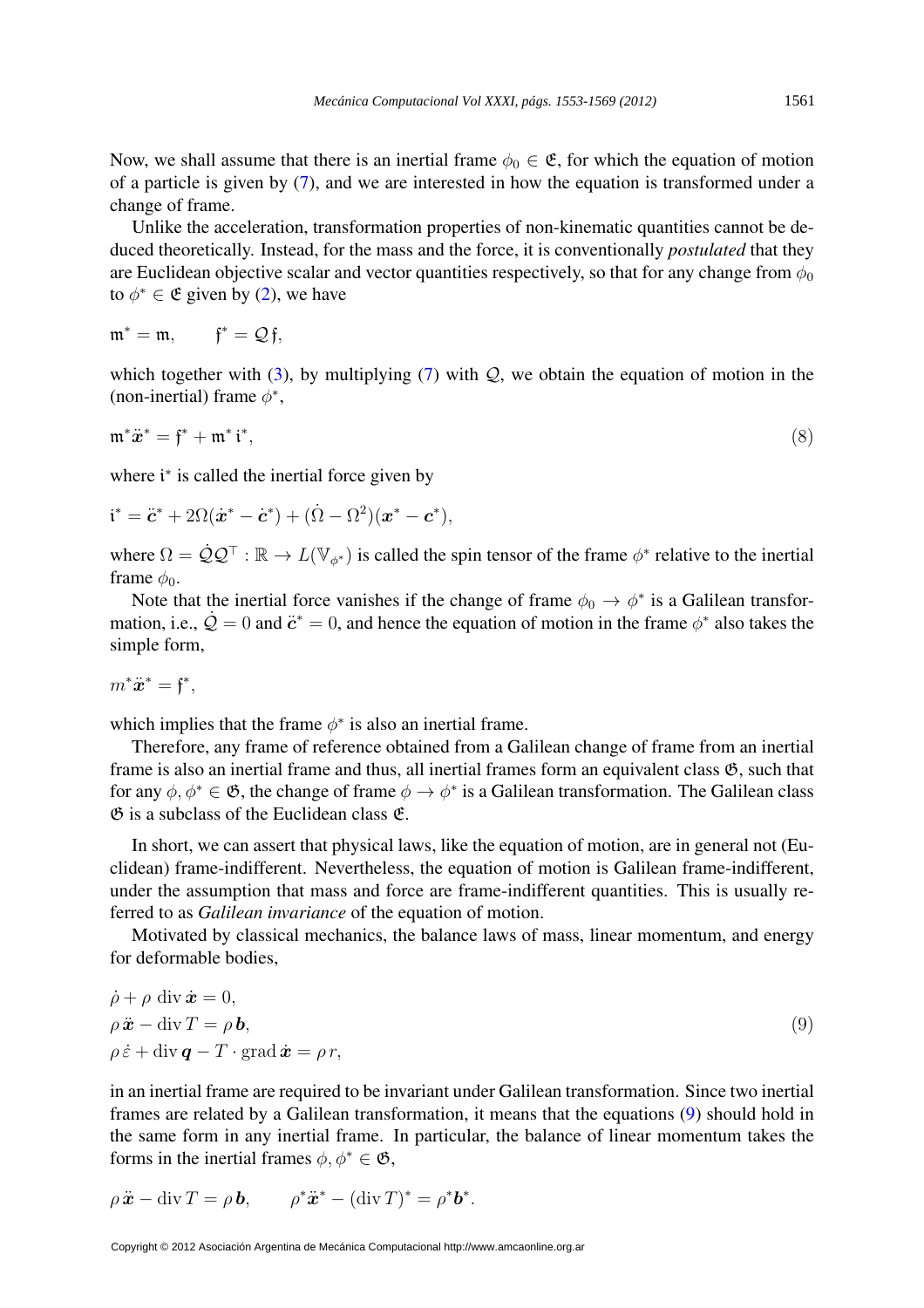Since the acceleration  $\ddot{x}$  is Galilean objective, in order this to hold, it is usually assumed that the mass density  $\rho$ , the Cauchy stress tensor T and the body force b are objective scalar, tensor, and vector quantities respectively. Similarly, for the energy equation, it is also assumed that the internal energy  $\varepsilon$  and the energy supply r are objective scalars, and the heat flux q is an objective vector. These assumptions concern the non-kinematic quantities, including external supplies  $(b, r)$ , and the constitutive quantities  $(T, \mathbf{q}, \varepsilon)$ .

In fact, for Galilean invariance of the balance laws, only frame-indifference with respect to Galilean transformation for all those non-kinematic quantities would be sufficient. However, similar to classical mechanics, it is *postulated* that they are not only Galilean objective but also Euclidean objective. Therefore, with the known transformation properties of the kinematic variables, the balance laws in any arbitrary frame can be deduced.

To emphasize the importance of the objectivity postulate for constitutive theories, it will be referred to as Euclidean objectivity for constitutive quantities:

**Euclidean objectivity.** The constitutive quantities: the Cauchy stress  $T$ , the heat flux q and the internal energy density  $\varepsilon$ , are Euclidean objective (Euclidean frame-indifferent),

$$
T(\phi^*) = \mathcal{Q}(t) T(\phi) \mathcal{Q}(t)^{\top}, \qquad \mathbf{q}(\phi^*) = \mathcal{Q}(t) \mathbf{q}(\phi), \qquad \varepsilon(\phi^*) = \varepsilon(\phi), \tag{10}
$$

where  $\mathcal{Q}(t) \in \mathcal{O}(\mathbb{V}_{\phi}, \mathbb{V}_{\phi^*})$  is the isometric transformation of the change of frame from  $\phi$  to  $\phi^*$ .

Note that this postulate concerns only frame-indifference properties of balance laws, so that it is a universal property for any deformable bodies, and therefore, do not concern any aspects of material properties of the body.

# <span id="page-9-0"></span>6 CONSTITUTIVE EQUATIONS IN MATERIAL DESCRIPTION

Physically a state of the thermomechanical behavior of a body is characterized by a description of the fields of density  $\rho(p, t)$ , motion  $\chi(p, t)$  and temperature  $\theta(p, t)$ . The material properties of a body generally depend on the past history of its thermomechanical behavior.

Let us introduce the notion of the past history of a function. Let  $h(\cdot)$  be a function of time. The history of  $h$  up to time  $t$  is defined by

$$
h^t(s) = h(t - s),
$$

where  $s \in [0,\infty)$  denotes the time-coordinate pointed into the past from the present time t. Clearly  $s = 0$  corresponds to the present time, therefore  $h^t(0) = h(t)$ .

Mathematical descriptions of material properties are called constitutive equations. We postulate that the history of thermomechanical behavior up to the present time determines the properties of the material body.

**Principle of determinism.** Let  $\phi$  be a frame of reference, and C be a constitutive quantity, then the constitutive equation for  $\mathcal C$  is given by a functional of the form,

$$
\mathcal{C}(\phi, p, t) = \mathcal{F}_{\phi}(\rho^t, \lambda^t, \theta^t; p), \qquad p \in \mathcal{B}, \ t \in \mathbb{R}, \tag{11}
$$

where the first three arguments are history functions:

 $\rho^t : \mathcal{B} \times [0, \infty) \to \mathbb{R}, \qquad \chi^t : \mathcal{B} \times [0, \infty) \to \mathbb{E}_{\phi}, \qquad \theta^t : \mathcal{B} \times [0, \infty) \to \mathbb{R}.$ 

We call  $\mathcal{F}_{\phi}$  the constitutive function of C in the frame  $\phi$ . Such a functional allows the description of arbitrary non-local effect of an inhomogeneous body with a perfect memory of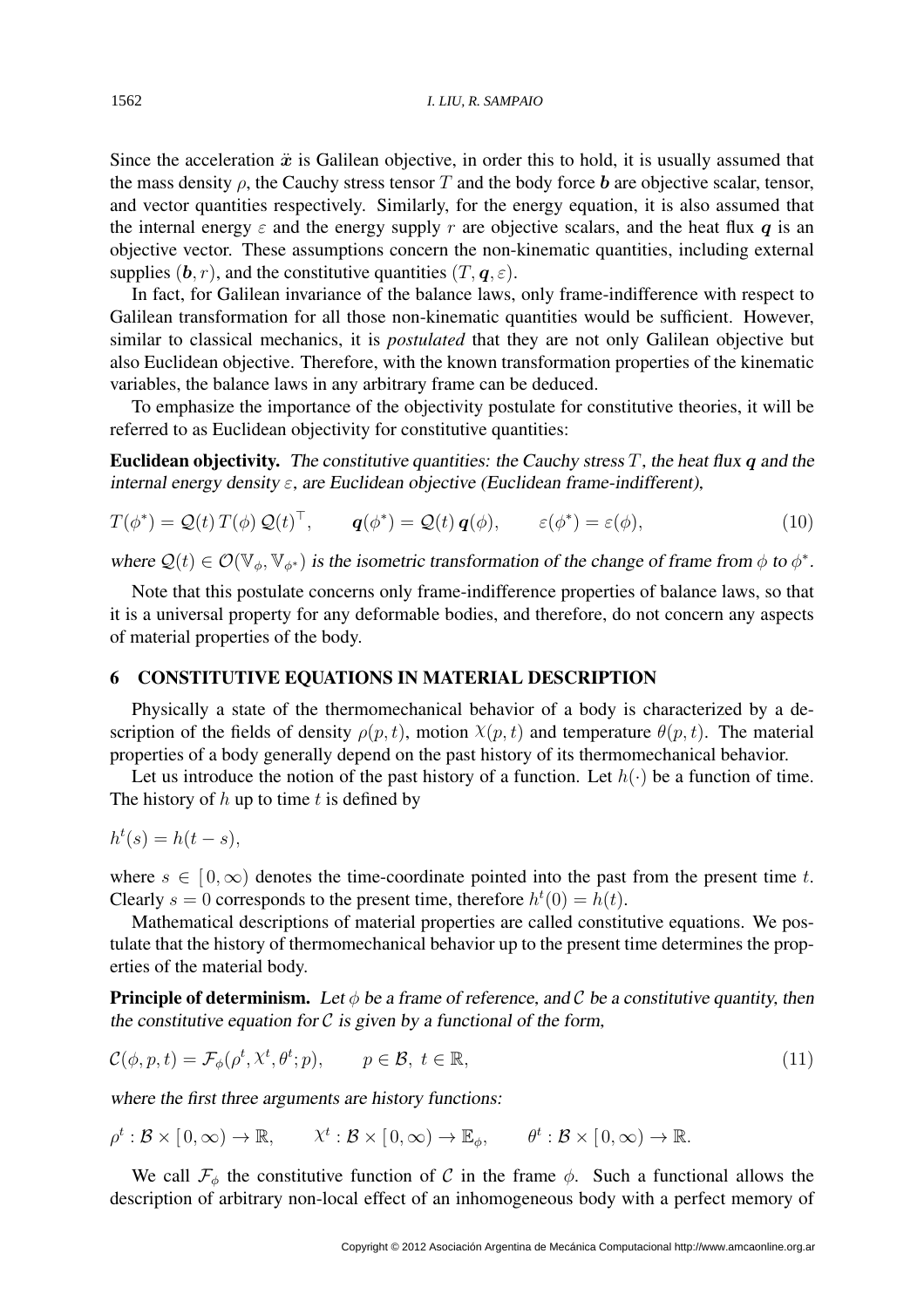the past thermomechanical history. With the notation  $\mathcal{F}_{\phi}$ , we emphasize that the value of a constitutive function may depend on the frame of reference  $\phi$ .

For simplicity, for further discussions on constitutive equations, we shall restrict our attention to material models for mechanical theory only, and only constitutive equations for the stress tensor will be considered. General results can be found elsewhere [\(Liu](#page-16-18) [\(2002,](#page-16-18) [2009\)](#page-16-19)).

In order to avoid possible confusions arisen from the viewpoint of employing different Euclidean spaces, we shall be more careful about expressing relevant physical quantities in the proper space.

Let the set of history functions on a set X in some space W be denoted by

$$
\mathfrak{H}(\mathcal{X}, \mathbb{W}) = \{ h^t : \mathcal{X} \times [0, \infty) \to \mathbb{W} \}.
$$

Then the constitutive equation for the stress tensor,  $T(\phi, p, t) \in V_{\phi} \otimes V_{\phi}$ , can be written as

$$
T(\phi, p, t) = \mathcal{F}_{\phi}(\chi^{t}; p), \qquad \phi \in \mathfrak{E}, \quad p \in \mathcal{B}, \quad \chi^{t} \in \mathfrak{H}(\mathcal{B}, \mathbb{E}_{\phi}). \tag{12}
$$

### <span id="page-10-0"></span>Condition of Euclidean objectivity

Let  $\phi^* \in \mathfrak{E}$  be another observer, then the respective constitutive equation for the stress,  $T(\phi^*, p, t^*) \in \mathbb{V}_{\phi^*} \otimes \mathbb{V}_{\phi^*}$ , can be written as

$$
T(\phi^*, p, t^*) = \mathcal{F}_{\phi^*}((\chi^t)^*; p), \qquad p \in \mathcal{B}, \quad (\chi^t)^* \in \mathfrak{H}(\mathcal{B}, \mathbb{E}_{\phi^*}),
$$

where the corresponding histories of motion are related by

$$
(\chi^t)^*(\bar{p},s) = \mathcal{Q}^t(s)(\chi^t(\bar{p},s) - \boldsymbol{x}_o) + \boldsymbol{c}^{*t}(s),
$$

for any  $s \in [0, \infty)$  and any  $\bar{p} \in \mathcal{B}$  in the change of frame  $\phi \to \phi^*$  given by [\(2\)](#page-3-0).

We need to bear in mind that according to the assumption referred to as the Euclidean objectivity [\(10\)](#page-7-1), the stress is a frame-indifferent quantity under a change of observer,

$$
T(\phi^*, p, t^*) = \mathcal{Q}(t)T(\phi, p, t))\mathcal{Q}(t)^{\top}.
$$

Therefore, it follows immediately that

$$
\mathcal{F}_{\phi^*}((\chi^t)^*; p) = \mathcal{Q}(t)\mathcal{F}_{\phi}(\chi^t; p)\mathcal{Q}(t)^{\top},\tag{13}
$$

where  $\mathcal{Q}(t) \in \mathcal{O}(\mathbb{V}_{\phi}, \mathbb{V}_{\phi^*})$  is the isometric transformation of the change of frame  $\phi \to \phi^*$ .

The relation [\(13\)](#page-10-0) will be referred to as the *condition of Euclidean objectivity*. It is a relation between the constitutive functions relative to two different observers. In other words, different observers cannot independently propose their own constitutive equations. Instead, the condition of Euclidean objectivity [\(13\)](#page-10-0) determines the constitutive function  $\mathcal{F}_{\phi^*}$  once the constitutive function  $\mathcal{F}_{\phi}$  is given or vice-versa. They determine one from the other in a frame-dependent manner.

#### <span id="page-10-1"></span>7 PRINCIPLE OF MATERIAL FRAME-INDIFFERENCE

It is obvious that *not* any proposed constitutive equations would physically make sense as material models. First of all, they may be frame-dependent. However, since the constitutive functions must characterize the intrinsic properties of the material body itself, it should be observer-independence in certain sense. Consequently, there must be some restrictions imposed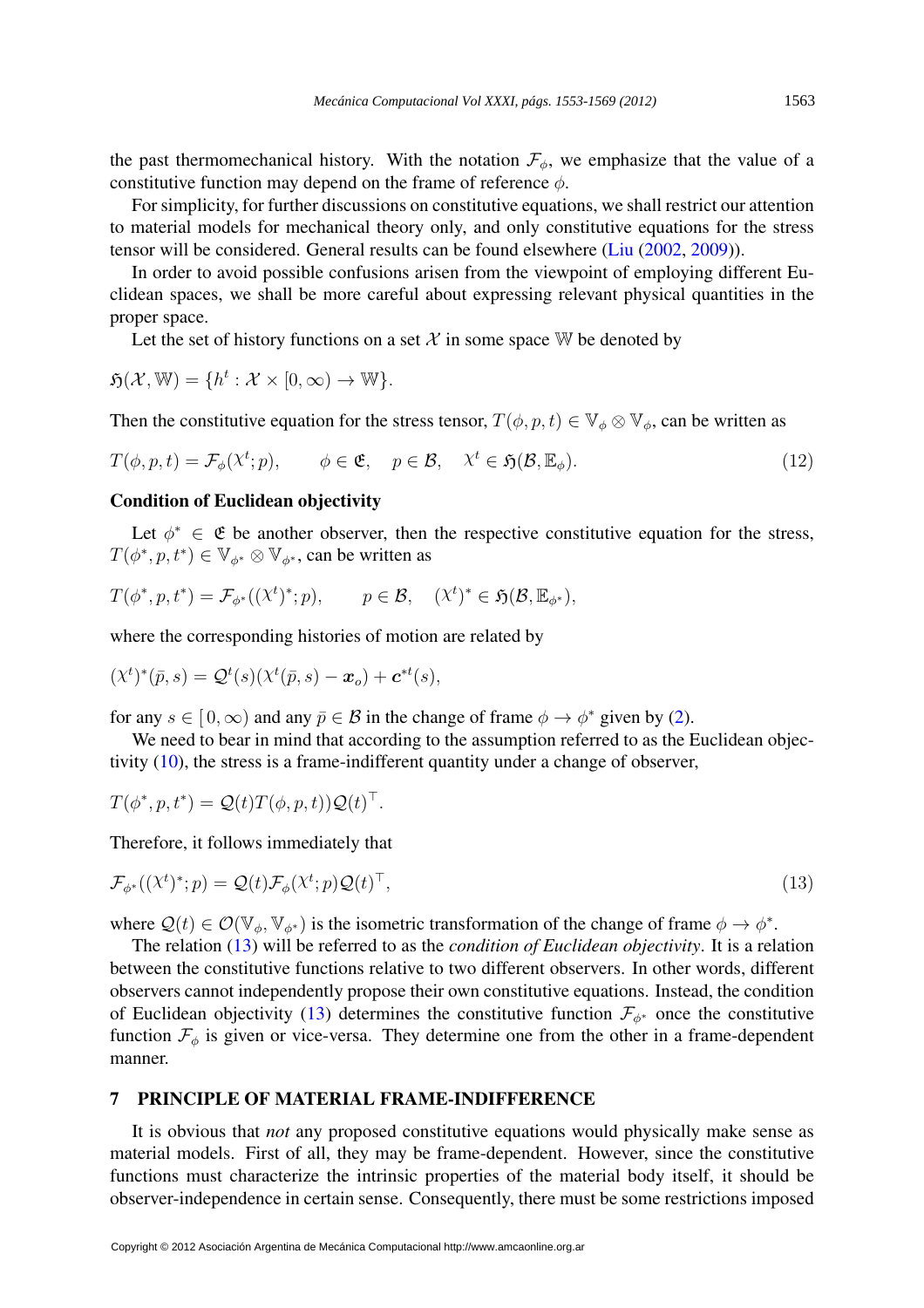on the constitutive functions so that they would be indifferent to the change of frame. This is the essential idea of the principle of material frame-indifference.

Remark 3. In the case that does not distinguish the Euclidean spaces relative to different observers, i.e.,  $\mathbb{E}_{\phi} = \mathbb{E}_{\phi^*} = \mathbb{E}$  and  $\mathbb{V}_{\phi} = \mathbb{V}_{\phi^*} = \mathbb{V}$ , as adopted usually in the literature [\(Truesdell and Noll](#page-16-5) [\(2004\)](#page-16-5); [Liu](#page-16-18) [\(2002,](#page-16-18) [2009\)](#page-16-19)), the principle of material frame-indifference can simply be postulated as

$$
\mathcal{F}_{\phi}(\bullet; p) = \mathcal{F}_{\phi^*}(\bullet; p), \qquad p \in \mathcal{B}.\tag{14}
$$

where • represents the history of motion in  $\mathfrak{H}(\mathcal{B}, \mathbb{E})$  which is the common domain of the two functionals, and their values are in the same tensor space  $\mathbb{V} \otimes \mathbb{V}$ .

This states that for different observers  $\phi, \phi^* \in \mathfrak{E}$ , they all have the same constitutive function,  $\mathcal{F}_{\phi} = \mathcal{F}_{\phi^*}$ . Note that in [\(14\)](#page-10-1) the material point p is superfluously indicated to emphasize that it is valid only when the *material description* is used, because presumably the presence of reference configuration in the change of frame may change the properties of materials.  $\Box$ 

Recall that a change of frame  $* : \phi \to \phi^*$  is associated with an isometry between  $\mathbb{E}_{\phi}$  and  $\mathbb{E}_{\phi^*}$ and conversely, given an isometry

$$
i:\mathbb{E}_{\phi}\rightarrow\mathbb{E}_{\phi^*},\qquad i(\boldsymbol{x})=\mathcal{I}(\boldsymbol{x}-\boldsymbol{x}_i)+\boldsymbol{x}_i^*,
$$

there is a change of frame  $i : \phi \to \phi_i$  (with the same notation for simplicity). For this change of frame  $\mathcal{I} \in \mathcal{O}(\mathbb{V}_{\phi}, \mathbb{V}_{\phi^*})$  and  $\mathbb{E}_{\phi_i} = \mathbb{E}_{\phi^*}$ . Therefore, it must satisfy the following condition of Euclidean objectivity [\(13\)](#page-10-0),

$$
\mathcal{F}_{\phi_i}(i(\mathcal{X}^t); p) = \mathcal{I}(t) \mathcal{F}_{\phi}(\mathcal{X}^t; p) \mathcal{I}(t)^\top, \qquad \mathcal{X}^t \in \mathfrak{H}(\mathcal{B}, \mathbb{E}_{\phi}), \tag{15}
$$

for which  $i(\chi^t) \in \mathfrak{H}(\mathcal{B}, \mathbb{E}_{\phi^*})$ , and the values of  $\mathcal{F}_{\phi_i} \in \mathbb{V}_{\phi^*} \otimes \mathbb{V}_{\phi^*}$ .

Now, consider another isometry between  $\mathbb{E}_{\phi}$  and  $\mathbb{E}_{\phi^*}$ ,

$$
j:\mathbb{E}_{\phi}\to\mathbb{E}_{\phi^*},\qquad j(\boldsymbol{x})=\mathcal{J}(\boldsymbol{x}-\boldsymbol{x}_j)+\boldsymbol{x}_j^*.
$$

Similarly, there is a change of frame  $j : \phi \to \phi_j$  with  $\mathcal{J} \in \mathcal{O}(\mathbb{V}_{\phi}, \mathbb{V}_{\phi^*})$ , and  $\mathbb{E}_{\phi_i} = \mathbb{E}_{\phi^*}$ , and we have the condition of Euclidean objectivity,

$$
\mathcal{F}_{\phi_j}(j(\lambda^t);p) = \mathcal{J}(t) \,\mathcal{F}_{\phi}(\lambda^t;p) \,\mathcal{J}(t)^{\top}, \qquad \lambda^t \in \mathfrak{H}(\mathcal{B}, \mathbb{E}_{\phi}), \tag{16}
$$

for which  $j(\chi^t) \in \mathfrak{H}(\mathcal{B}, \mathbb{E}_{\phi^*})$ , and the values of  $\mathcal{F}_{\phi_j} \in \mathbb{V}_{\phi^*} \otimes \mathbb{V}_{\phi^*}$  as before.

Note that the two isometries induce two changes of frame from  $\phi$  to two different frames  $\phi_i$  and  $\phi_j$  in the same Euclidean space  $\mathbb{E}_{\phi^*}$ . Moreover, the two constitutive functions  $\mathcal{F}_{\phi_i}$  and  $\mathcal{F}_{\phi_j}$  have the common domain  $\mathfrak{H}(\mathcal{B}, \mathbb{E}_{\phi^*})$  and their values are in the same space  $\mathbb{V}_{\phi^*} \otimes \mathbb{V}_{\phi^*}$ . Therefore, we can postulate:

**Principle of material frame-indifference.** Let  $\phi_i$  and  $\phi_j$  be two frames of reference induced by two isometries  $i, j : \mathbb{E}_{\phi} \to \mathbb{E}_{\phi^*}$ , then the corresponding constitutive function  $\mathcal{F}_{\phi_i}$  and  $\mathcal{F}_{\phi_j}$ must have the same form,

$$
\mathcal{F}_{\phi_i}(\bullet; p) = \mathcal{F}_{\phi_j}(\bullet; p), \qquad p \in \mathcal{B}, \tag{17}
$$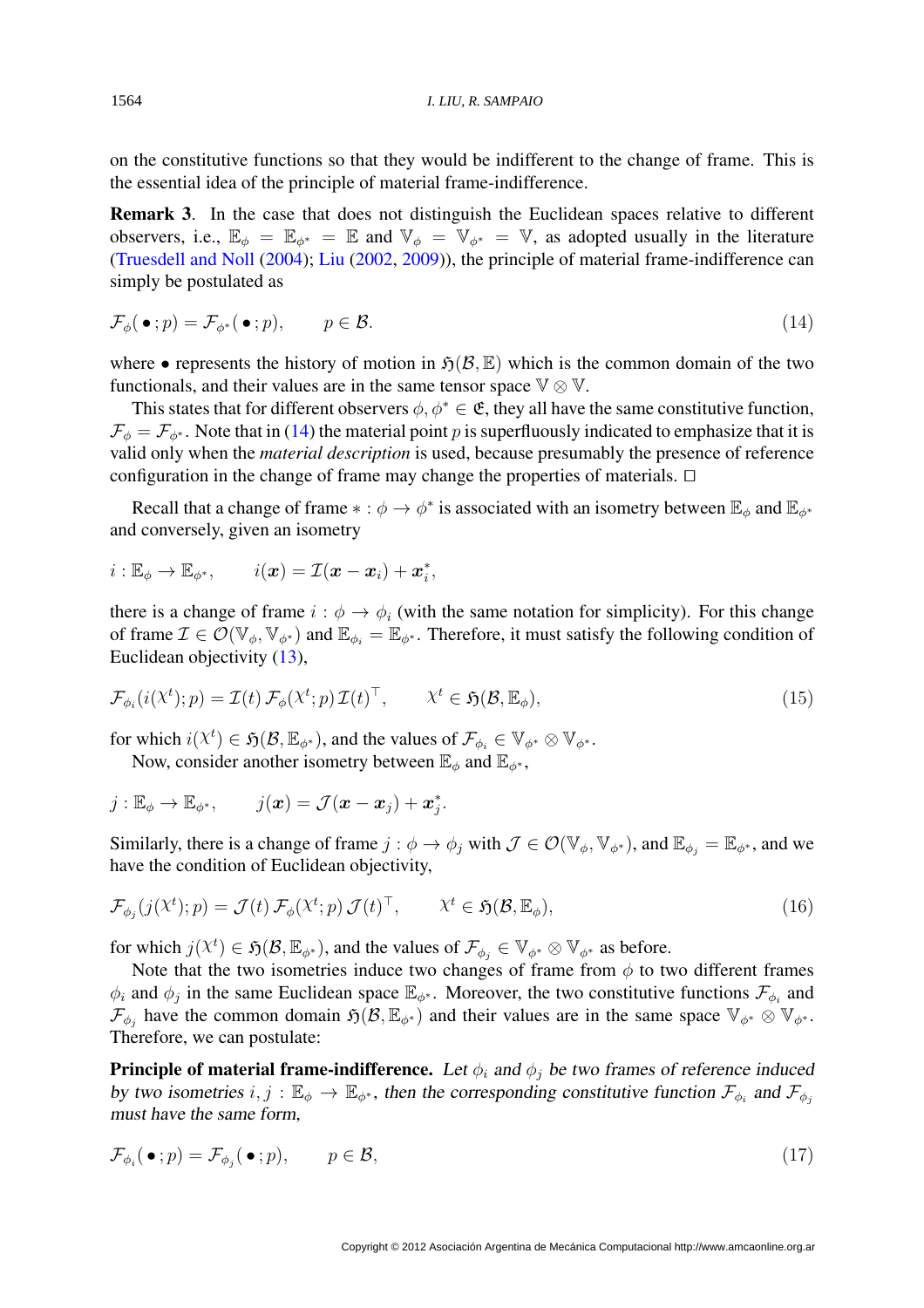where • represents the history of motion in  $\mathfrak{H}(\mathcal{B}, \mathbb{E}_{\phi^*})$ .

This simple relation renders mathematically the basic idea of frame-indifference of material behavior: the constitutive function, which models the intrinsic behavior of the material, is independent of observer – form invariance of constitutive functions,  $\mathcal{F}_{\phi_i} = \mathcal{F}_{\phi_j}$  (equivalence of [\(14\)](#page-10-1) when  $\mathbb{E}_{\phi} = \mathbb{E}_{\phi^*}$ ).

We can now easily deduce the restriction on the constitutive function imposed by the principle of material frame-indifference. From the relation  $(15)$  and  $(16)$ , we have

$$
\mathcal{F}_{\phi}(\chi^{t}; p) = \mathcal{I}(t)^{\top} \mathcal{F}_{\phi_{i}}(i(\chi^{t}); p) \mathcal{I}(t) = \mathcal{I}(t)^{\top} \mathcal{F}_{\phi_{j}}(i(\chi^{t}); p) \mathcal{I}(t)
$$
\n
$$
= \mathcal{I}(t)^{\top} \mathcal{F}_{\phi_{j}}(j \circ (j^{-1} \circ i)(\chi^{t}); p) \mathcal{I}(t)
$$
\n
$$
= \mathcal{I}(t)^{\top} \mathcal{J}(t) \mathcal{F}_{\phi}((j^{-1} \circ i)(\chi^{t}); p) \mathcal{J}(t)^{\top} \mathcal{I}(t).
$$

The underlined composite mapping  $q = (j^{-1} \circ i)$  is a Euclidean transformation (an isometry) from  $\mathbb{E}_{\phi}$  to itself,

$$
q: \mathbb{E}_{\phi} \to \mathbb{E}_{\phi}, \qquad q(\boldsymbol{x}) = Q(t)(\boldsymbol{x} - \boldsymbol{x}_0) + \boldsymbol{r}(t),
$$

where  $Q = \mathcal{J}^\top \mathcal{I} \in O(\mathbb{V}_{\phi})$  is an orthogonal transformation on  $\mathbb{V}_{\phi}$ , and some  $\mathbf{x}_0, \mathbf{r}(t) \in \mathbb{E}_{\phi}$ . Therefore, from the above relations, we obtain the following consequence of the principle of material frame-indifference:

Condition of material objectivity. In a frame of reference  $\phi$ , the constitutive function  $\mathcal{F}_{\phi}$ must satisfies the condition,

$$
\mathcal{F}_{\phi}(q(\lambda^{t}); p) = Q(t) \mathcal{F}_{\phi}(\lambda^{t}; p) Q(t)^{\top}, \qquad p \in \mathcal{B}, \tag{18}
$$

for any history of motion  $X^t \in \mathfrak{H}(\mathcal{B}, \mathbb{E}_{\phi})$  and any Euclidean transformation

$$
q: \mathbb{E}_{\phi} \to \mathbb{E}_{\phi}, \qquad q(\boldsymbol{x}) = Q(t)(\boldsymbol{x} - \boldsymbol{x}_0) + \boldsymbol{r}(t),
$$

with some orthogonal transformation  $Q(t) \in O(\mathbb{V}_\phi)$ , and some  $\mathbf{x}_0, \mathbf{r}(t) \in \mathbb{E}_\phi$ .

Since the condition [\(18\)](#page-10-1) involves only one single frame of reference  $\phi$ , it imposes a restriction on the constitutive function  $\mathcal{F}_{\phi}$ . Sometimes, the condition of material objectivity is referred to as the "principle of material objectivity", to impart its relevance in characterizing material property and Euclidean objectivity, as a more explicit form of the principle of material-frame indifference. Indeed, the original principle of material frame-indifference in the fundamental treatise [\(Truesdell and Noll](#page-16-5) [\(2004\)](#page-16-5)) was formulated in the form [\(18\)](#page-10-1) instead of more intuitive expression [\(17\)](#page-10-1).

Remark 4. There is an apparent similarity between the two relations [\(13\)](#page-10-0) and [\(18\)](#page-10-1). We emphasize that in the condition of Euclidean objectivity  $(13)$ ,  $\mathcal{Q}(t)$  is *the* orthogonal (isometric) transformation associated with the *change* of frame from  $\phi$  to  $\phi^*$ . While the condition of mate-rial objectivity [\(18\)](#page-10-1) is valid in a *single* frame  $\phi$  for an *arbitrary* orthogonal transformation  $Q(t)$ . Nevertheless, this apparent similarity still causes some confusions in the literature, in the occasional use of the "principle of frame-indifference", which may mean one condition for someone or the other condition for someone else [\(Gurtin et al.](#page-16-7) [\(2010\)](#page-16-7); [Ryskin](#page-16-12) [\(1985\)](#page-16-12); [Woods](#page-16-13) [\(1981\)](#page-16-13)). From our discussions so far, as we understand, the frame-indifference should not be regarded as a physical principle, it merely concerns the transformation properties due to changes of frame for kinematic or non-kinematic quantities, while the principle of material frame-indifference concerns material properties relative to different observers.  $\Box$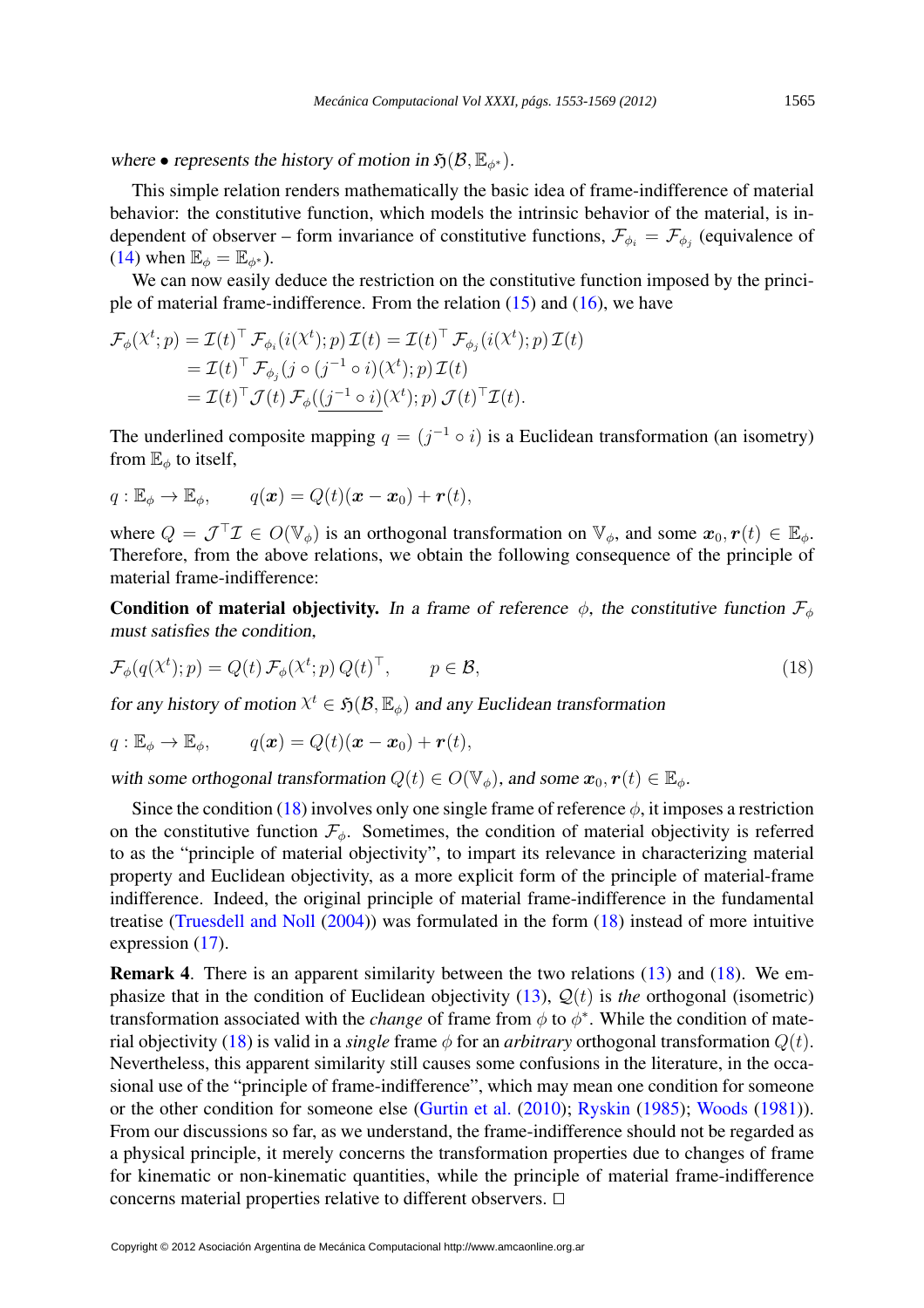# <span id="page-13-0"></span>8 CONSTITUTIVE EQUATIONS IN REFERENTIAL DESCRIPTION

For mathematical analysis, it is more convenient to use referential description so that motions can be defined on the Euclidean space instead of the set of material points. Therefore, for further discussions, we shall reinterpret the principle of material frame-indifference for constitutive equations, or equivalently the condition of material objectivity, relative to a reference configuration.

Let  $\kappa : \mathcal{B} \to \mathcal{W}_{t_0}$  be a reference placement of the body at some instant  $t_0$  (see Fig. [2\)](#page-4-0), then  $\kappa_{\phi} = \phi_{t_0} \circ \kappa : \mathcal{B} \to \mathbb{E}_{\phi}$  is the reference configurations of  $\mathcal{B}$  in the frame  $\phi$ , and

$$
\mathbf{X} = \kappa_{\phi}(p) \in \mathbb{E}_{\phi}, \qquad p \in \mathcal{B}, \qquad \mathcal{B}_{\kappa} = \kappa_{\phi}(\mathcal{B}) \subset \mathbb{E}_{\phi}.
$$

The motion  $X : \mathcal{B} \times \mathbb{R} \to \mathbb{E}_{\phi}$  relative to the reference configuration  $\kappa_{\phi}$  is given by

$$
\chi_{\kappa}(\cdot,t): \mathcal{B}_{\kappa} \to \mathbb{E}_{\phi}, \qquad \mathbf{x} = \chi(p,t) = \chi(\kappa_{\phi}^{-1}(\mathbf{X}),t) = \chi_{\kappa}(\mathbf{X},t), \qquad \chi = \chi_{\kappa} \circ \kappa_{\phi}.
$$

We can define the corresponding constitutive functions with respect to the reference configuration,

$$
\mathcal{F}_{\phi}(\mathcal{X}^t; p) = \mathcal{F}_{\phi}(\mathcal{X}^t_{\kappa} \circ \kappa_{\phi}; \kappa_{\phi}^{-1}(\boldsymbol{X})) := \mathcal{F}_{\kappa}(\mathcal{X}^t_{\kappa}; \boldsymbol{X}),
$$

and from  $(18)$ , the condition of material objectivity for the constitutive function in the reference configuration can be restated as

$$
\mathcal{F}_{\kappa}(q(\mathcal{X}_{\kappa}^{t}); \mathbf{X}) = Q(t) \mathcal{F}_{\kappa}(\mathcal{X}_{\kappa}^{t}; \mathbf{X}) Q(t)^{\top}, \qquad \mathbf{X} \in \mathcal{B}_{\kappa}, \tag{19}
$$

for any history of motion  $X^t_\kappa \in \mathfrak{H}(\mathcal{B}_\kappa, \mathbb{E}_\phi)$  and any Euclidean transformation

$$
q: \mathbb{E}_{\phi} \to \mathbb{E}_{\phi}, \qquad q(\mathcal{X}_{\kappa}(\boldsymbol{X},t)) = Q(t)(\mathcal{X}_{\kappa}(\boldsymbol{X},t) - \boldsymbol{x}_0) + \boldsymbol{r}(t),
$$

for some orthogonal transformation  $Q(t) \in O(\mathbb{V}_{\phi})$ , and some  $\mathbf{x}_0, \mathbf{r}(t) \in \mathbb{E}_{\phi}$ .

**Remark 5.** Note that the condition [\(19\)](#page-13-0) is valid for any Euclidean transformation  $q : \mathbb{E}_{\phi} \to \mathbb{E}_{\phi}$ , which can also be interpreted as a time-dependent rigid deformation of the body in the Euclidean space  $\mathbb{E}_{\phi}$ . This interpretation is sometimes viewed as an alternative version of the principle of material frame-indifference and is called the "principle of invariance under superimposed rigid body motions".  $\Box$ 

### <span id="page-13-1"></span>Simple materials

According to the principle of determinism [\(11\)](#page-9-0), thermomechanical histories of any part of the body can affect the response at any point of the body. In most applications, such a non-local property is irrelevant. Therefore, it is usually assumed that only thermomechanical histories in an arbitrary small neighborhood of  $X$  affects the material response at the point  $X$ , and hence the global history functions can be approximated at  $X$  by Taylor series up to certain order in a small neighborhood of  $X$ . In particular, when only linear approximation is concerned, the constitutive function is restricted to a special class of materials,

$$
\mathcal{F}_{\kappa}(\mathbf{X}^t_{\kappa}(\cdot), \mathbf{X}) = \mathcal{H}_{\kappa}(\nabla_{\mathbf{X}} \mathbf{X}^t_{\kappa}(\mathbf{X}), \mathbf{X}),
$$

so that we can write the constitutive equation for the stress as

$$
T(\mathbf{X},t) = \mathcal{H}_{\kappa}(F_{\kappa}^t;\mathbf{X}), \qquad F_{\kappa}^t \in \mathfrak{H}(\{\mathbf{X}\},L(\mathbb{V}_{\phi})), \qquad \mathbf{X} \in \mathcal{B}_{\kappa},
$$
\n(20)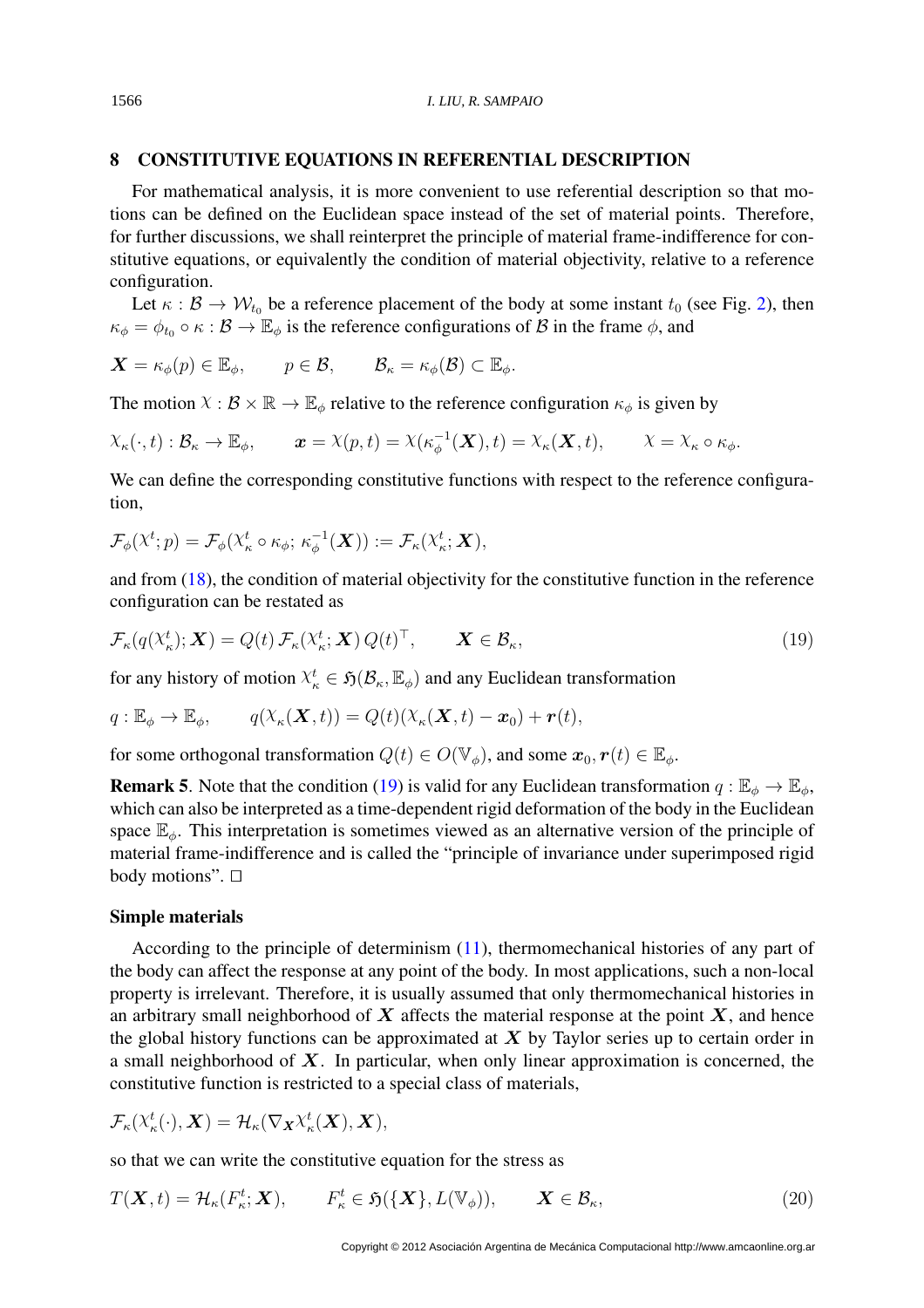where  $F_{\kappa}^t = \nabla_{\mathbf{X}} \chi_{\kappa}^t$  is the deformation gradient and the domain of the history is a single point  ${X}$ . Note that although the constitutive function depends only on local values at the position  $X$ , it is still general enough to define a material with memory of local deformation in the past. A material with constitutive equation [\(20\)](#page-13-1) is called a *simple material*. The class of simple materials is general enough to include most of the materials of practical interests, such as: elastic solids, viscoelastic solids, as well as elastic fluids and Navier-Stokes fluids.

For the Euclidean transformation  $q : \mathbb{E}_{\phi} \to \mathbb{E}_{\phi}$  and  $x = \chi_{\kappa}(\mathbf{X}, t)$  from [\(19\)](#page-13-0), we have

$$
\nabla_{\mathbf{X}} q(\mathbf{X}_{\kappa}^t(\mathbf{X})) = \nabla_{\mathbf{x}} q(\mathbf{X}_{\kappa}^t(\mathbf{X})) \nabla_{\mathbf{X}} \mathbf{X}_{\kappa}^t(\mathbf{X}) = Q^t F_{\kappa}^t(\mathbf{X}).
$$

Therefore, we obtain the following main result for simple materials:

Condition of material objectivity. For simple materials relative to a reference configuration, the constitutive equation  $T(\boldsymbol{X}, t) = \mathcal{H}_{\kappa}(F^t_{\kappa}; \boldsymbol{X})$  satisfies

$$
\mathcal{H}_{\kappa}(Q^{t}F_{\kappa}^{t};\boldsymbol{X})=Q(t)\,\mathcal{H}_{\kappa}(F_{\kappa}^{t};\boldsymbol{X})\,Q(t)^{\top},\tag{21}
$$

for any history of deformation gradient  $F_{\kappa}^t \in \mathfrak{H}(\{X\}, L(\mathbb{V}_\phi))$  and any orthogonal transformation  $Q(t) \in O(\mathbb{V}_{\phi})$ .

Remark 6. The condition [\(21\)](#page-13-1) is the most well-known result in constitutive theories of continuum mechanics. It is the ultimate goal to obtain this result regardless of whoever agree or disagree with each other on frame-indifference and the principle of material frame-indifference controversy.  $\Box$ 

#### <span id="page-14-0"></span>Form invariance

It is also interesting to see how the principle of material frame-indifference in the form invariance of [\(17\)](#page-10-1) takes in referential description. Let  $\kappa : \mathcal{B} \to \mathcal{W}_{t_0}$  be a reference placement of the body at some instant  $t_0$ , and  $i : \mathbb{E}_{\phi} \to \mathbb{E}_{\phi^*}$  be an isometry, then

$$
\kappa_i : \mathcal{B} \to \mathbb{E}_{\phi^*}, \qquad \kappa_i = i \circ \kappa_\phi = i \circ \phi_{t_0} \circ \kappa,
$$

is the reference configurations of B in the frame  $\phi_i = i \circ \phi_{t_0}$  under the isometry i, and

$$
\mathbf{X}_i = \kappa_i(p) \in \mathbb{E}_{\phi^*}, \qquad p \in \mathcal{B}, \qquad \mathcal{B}_{\kappa_i} = \kappa_i(\mathcal{B}) \subset \mathbb{E}_{\phi^*}.
$$

The motion  $\chi : \mathcal{B} \times \mathbb{R} \to \mathbb{E}_{\phi}$  relative to the reference configuration  $\kappa_i$  is given by

$$
\chi_{\kappa_i}(\cdot,t): \mathcal{B}_{\kappa_i} \to \mathbb{E}_{\phi^*}, \qquad \boldsymbol{x}_i = \chi_{\phi_i}(p,t) = i(\chi(p,t)) = \chi_{\kappa_i}(\kappa_i(p),t),
$$

so that we have

$$
\chi_{\phi_i} = i \circ \chi = \chi_{\kappa_i} \circ \kappa_i, \qquad \chi_{\kappa_i} = i \circ \chi \circ \kappa_i^{-1}.
$$
\n
$$
(22)
$$

We can define the constitutive functions with respect to the reference configuration  $\kappa_i$ ,

$$
\mathcal{F}_{\phi_i}(i(\lambda^t);p) = \mathcal{F}_{\phi_i}(\lambda^t_{\kappa_i} \circ \kappa_i; \, \kappa_i^{-1}(\boldsymbol{X}_i)) := \mathcal{F}_{\kappa_i}(\lambda^t_{\kappa_i}; \boldsymbol{X}_i),
$$

and we can do similar things for another isometry  $j : \mathbb{E}_{\phi} \to \mathbb{E}_{\phi^*}$ . Then from the form invariance [\(17\)](#page-10-1), after some calculations, we obtain

$$
\mathcal{F}_{\kappa_i}(\chi_{\kappa_j}^t \circ q^*; \mathbf{X}_i) = \mathcal{F}_{\kappa_j}(\chi_{\kappa_j}^t; \mathbf{X}_j), \tag{23}
$$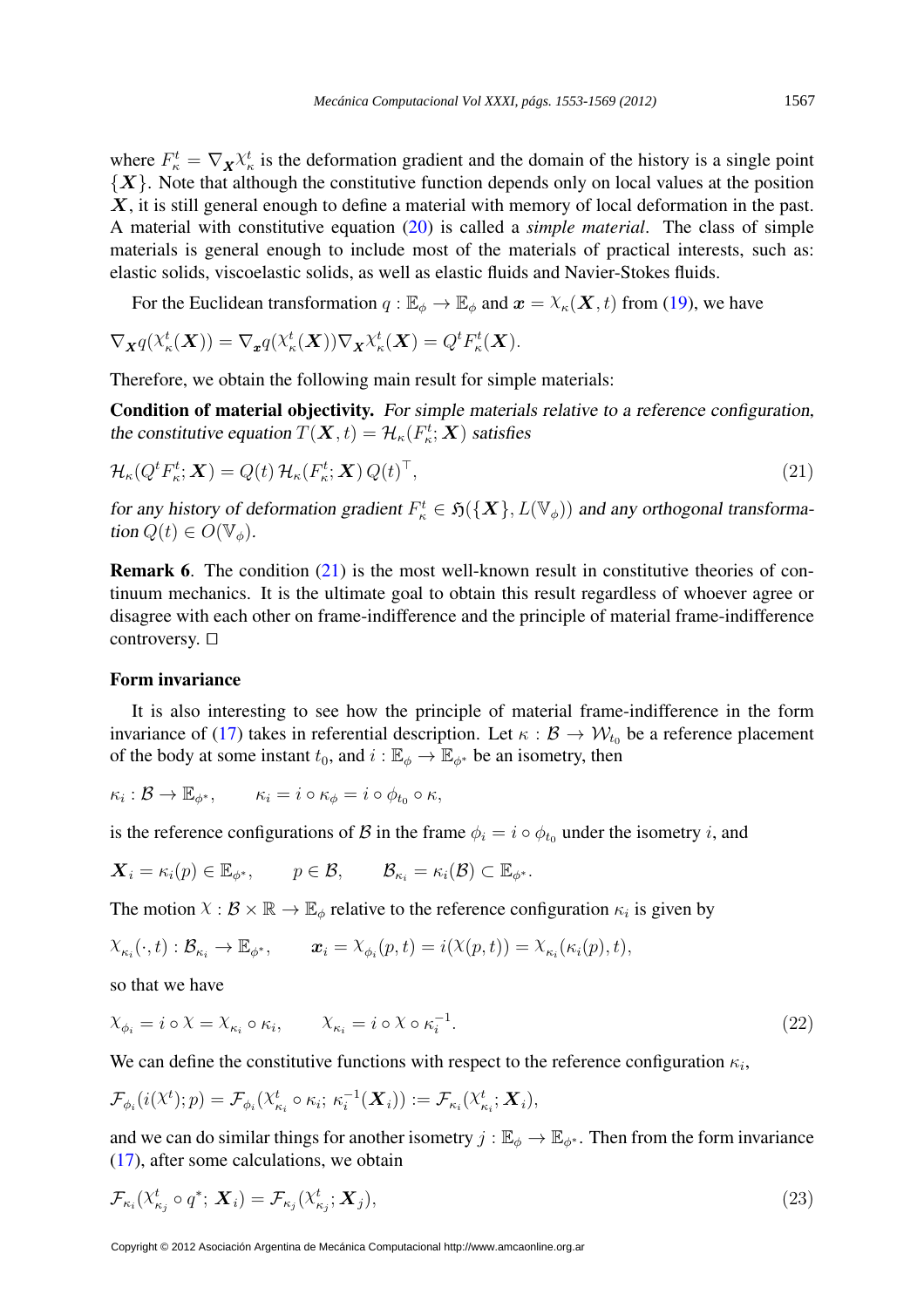for any deformation history  $\chi_{\kappa_j}^t \in \mathfrak{H}(\mathcal{B}_{\kappa_j}, \mathbb{E}_{\phi^*})$  and the isometry  $q^* = j \circ i^{-1} : \mathbb{E}_{\phi^*} \to \mathbb{E}_{\phi^*}$  with its associated orthogonal transformation  $Q^* = \mathcal{J} \mathcal{I}^\top \in O(\mathbb{V}_{\phi^*}).$ 

Moreover, from [\(15\)](#page-10-1) and [\(16\)](#page-10-1), we obtain by the use of verifiable relations,  $j \circ i^{-1} = \kappa_j \circ \kappa_i^{-1}$ i and  $X_{\kappa_j} = q^* X_{\kappa_i} q^{*-1}$  (from [\(22\)](#page-14-0)),

$$
\mathcal{F}_{\kappa_i}(q^*(\mathcal{X}_{\kappa_i}^t); \mathbf{X}_i) = Q^*(t) \mathcal{F}_{\kappa_i}(\mathcal{X}_{\kappa_i}^t; \mathbf{X}_i) Q^*(t)^\top, \qquad \mathbf{X}_i \in \mathcal{B}_{\kappa_i},
$$
\n(24)

for any deformation history  $X_{\kappa_i} \in \mathfrak{H}(\mathcal{B}_{\kappa_i}, \mathbb{E}_{\phi^*})$  and any Euclidean transformation  $q^* : \mathbb{E}_{\phi^*} \to$  $\mathbb{E}_{\phi^*}$  with some orthogonal transformation  $Q^*(t) \in O(\mathbb{V}_{\phi^*})$ .

Of course, we can see that the above condition [\(24\)](#page-14-0) formulated in the Euclidean space  $\mathbb{E}_{\phi^*}$ is equivalent to the condition of material objectivity [\(19\)](#page-13-0) derived directly from [\(18\)](#page-10-1) in  $\mathbb{E}_{\phi}$ .

Remark 7. In the principle of material frame-indifference, we have postulated that constitutive functions are independent of observers stated as  $\mathcal{F}_{\phi_i} = \mathcal{F}_{\phi_j}$  in [\(17\)](#page-10-1). We emphasize that the form invariance is valid only when it is formulated in material description. Indeed, from the above discussion, we have  $\mathcal{F}_{\kappa_i} \neq \mathcal{F}_{\kappa_j}$  in referential description, instead, they must satisfy the relation  $(23)$ .  $\Box$ 

Remark 8. It is interesting to give the following example, which shows typically why some misconception persisted. Let  $F_{\kappa}$ ,  $F_{\kappa}^*$  and  $T = \mathcal{T}_{\kappa}(F_{\kappa})$ ,  $T^* = \mathcal{T}_{\kappa}^*(F_{\kappa}^*)$ , be the deformation gradients and the constitutive equations for the stress in two different frames relative to some reference configuration  $\kappa$ . One finds, in most textbooks, that the objectivity conditions are given by

$$
F_{\kappa}^* = QF_{\kappa}, \qquad \mathcal{T}_{\kappa}^*(F_{\kappa}^*) = Q\,\mathcal{T}_{\kappa}(F_{\kappa})\,Q^{\top},
$$

and the principle of material frame-indifference by

 $\mathcal{T}_{\kappa}^*(\bullet) = \mathcal{T}_{\kappa}(\bullet),$ 

which combine to give the well-known condition of material objectivity,

$$
\mathcal{T}_{\kappa}(QF_{\kappa})=Q\,\mathcal{T}_{\kappa}(F_{\kappa})\,Q^{\top}.
$$

This is the correct result equivalent to the condition [\(21\)](#page-13-1). However, we have already shown that  $F_{\kappa}^* = QF_{\kappa}$  is valid only when the reference configuration is unaffected by the change of frame, and the principle of material frame-indifference does not imply the form invariance  $\mathcal{T}_{\kappa}^*(\bullet) = \mathcal{T}_{\kappa}(\bullet)$  in referential description. Nevertheless, the lucky incident that the two inadequate assumptions would lead to the correct general result is quite striking and might have contributed to some misconception over the decades.  $\Box$ 

#### 9 CONCLUSIONS

This paper discusses some misconceptions related with MFI within the framework of Continuum Mechanics. This means that space is distinguished from time and relativistic space-time is not included in the discussion.

Some misconceptions are discussed throughout the paper in the remarks. Unfortunately, since the publication of Truesdell and Noll's treatise, controversies about the MFI seems to be persistent recently in some research papers and books. The authors hope that this paper will help to clarify the basic concepts and to exert caution about some erroneous interpretations.